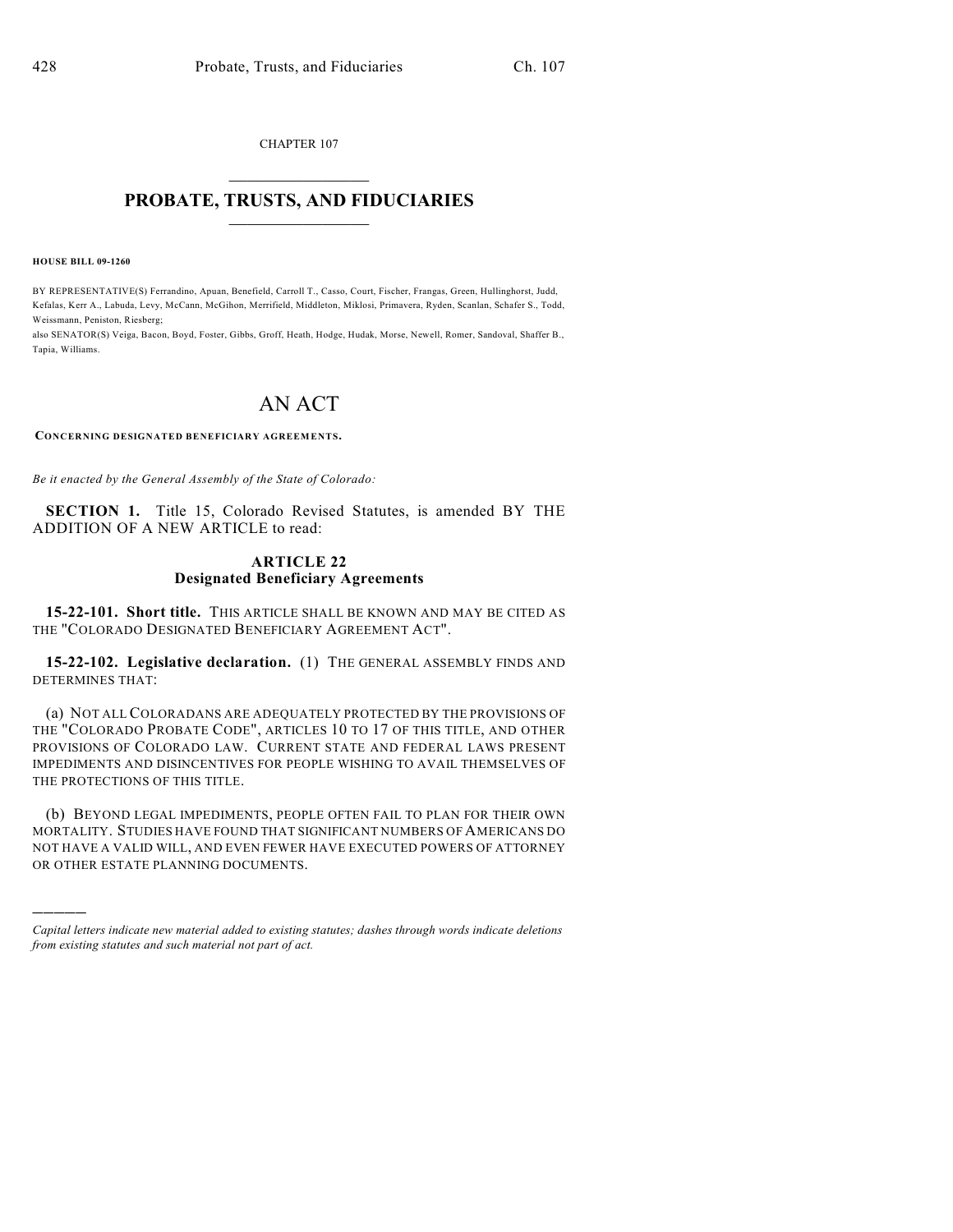(c) A BODY OF LAW HAS BEEN ENACTED TO OPERATE BY DEFAULT IN SITUATIONS IN WHICH INDIVIDUALS DO NOT PREPARE ESTATE PLANS. HOWEVER, FAILURE TO PLAN FOR DISABILITY, INCAPACITY, OR DEATH PLACES PEOPLE AT THE MERCY OF STATE LAWS THAT MAY VEST THE POWER TO ACT IN SUCH SITUATIONS IN PERSONS OTHER THAN THOSE THEY WOULD WISH TO HAVE EXERCISE THOSE POWERS. MANY LACK ACCESS TO LEGAL SERVICES DUE TO THE EXPENSE OF DRAFTING LEGAL INSTRUMENTS AND THE NECESSITY TO KEEP THESE DOCUMENTS CURRENT.

(d) THE POWER OF INDIVIDUALS TO CARE FOR ONE ANOTHER AND TAKE ACTION TO BE PERSONALLY RESPONSIBLE FOR THEMSELVES AND THEIR LOVED ONES IS OF TREMENDOUS SOCIETAL BENEFIT, ENABLING SELF-DETERMINATION AND REDUCING RELIANCE ON PUBLIC PROGRAMS AND SERVICES.

(2) THEREFORE, THE GENERAL ASSEMBLY DECLARES THAT:

(a) THE PUBLIC POLICY OF THE STATE SHOULD ENCOURAGE RESIDENTS TO EXECUTE APPROPRIATE LEGAL DOCUMENTS TO EFFECTUATE THEIR WISHES;

(b) THE PURPOSES OF THIS ARTICLE ARE TO:

(I) MAKE EXISTING LAWS RELATING TO HEALTH CARE, MEDICAL EMERGENCIES, INCAPACITY, DEATH, AND ADMINISTRATION OF DECEDENT'S ESTATES AVAILABLE TO MORE PERSONS THROUGH A PROCESS OF DOCUMENTING DESIGNATED BENEFICIARY AGREEMENTS; AND

(II) ALLOW INDIVIDUALS TO ELECT TO HAVE CERTAIN DEFAULT PROVISIONS IN STATE STATUTES PROVIDE RIGHTS, BENEFITS, AND PROTECTIONS TO A DESIGNATED BENEFICIARY IN SITUATIONS IN WHICH NO VALID AND ENFORCEABLE ESTATE PLANNING DOCUMENTS EXIST.

(c) IT IS THE INTENT OF THE GENERAL ASSEMBLY THAT THIS ARTICLE BE LIBERALLY CONSTRUED TO GIVE EFFECT TO THE PURPOSES STATED IN THIS ARTICLE.

**15-22-103. Definitions.** AS USED IN THIS ARTICLE, UNLESS THE CONTEXT OTHERWISE REQUIRES:

(1) "DESIGNATED BENEFICIARY" MEANS A PERSON WHO HAS ENTERED INTO A DESIGNATED BENEFICIARY AGREEMENT PURSUANT TO THIS ARTICLE.

(2) "DESIGNATED BENEFICIARY AGREEMENT" MEANS AN AGREEMENT THAT IS ENTERED INTO PURSUANT TO THIS ARTICLE BY TWO PEOPLE FOR THE PURPOSE OF DESIGNATING EACH PERSON AS THE BENEFICIARY OF THE OTHER PERSON AND FOR THE PURPOSE OF ENSURING THAT EACH PERSON HAS CERTAIN RIGHTS AND FINANCIAL PROTECTIONS BASED UPON THE DESIGNATION.

(3) "SUPERSEDING LEGAL DOCUMENT" MEANS A LEGAL DOCUMENT, REGARDLESS OF THE DATE OF EXECUTION, THAT IS VALID AND ENFORCEABLE AND CONFLICTS WITH ALL OR A PORTION OF A DESIGNATED BENEFICIARY AGREEMENT AND, THEREFORE, CAUSES THE DESIGNATED BENEFICIARY AGREEMENT IN WHOLE OR IN PART TO BE REPLACED OR SET ASIDE. TO THE EXTENT THERE IS A CONFLICT BETWEEN A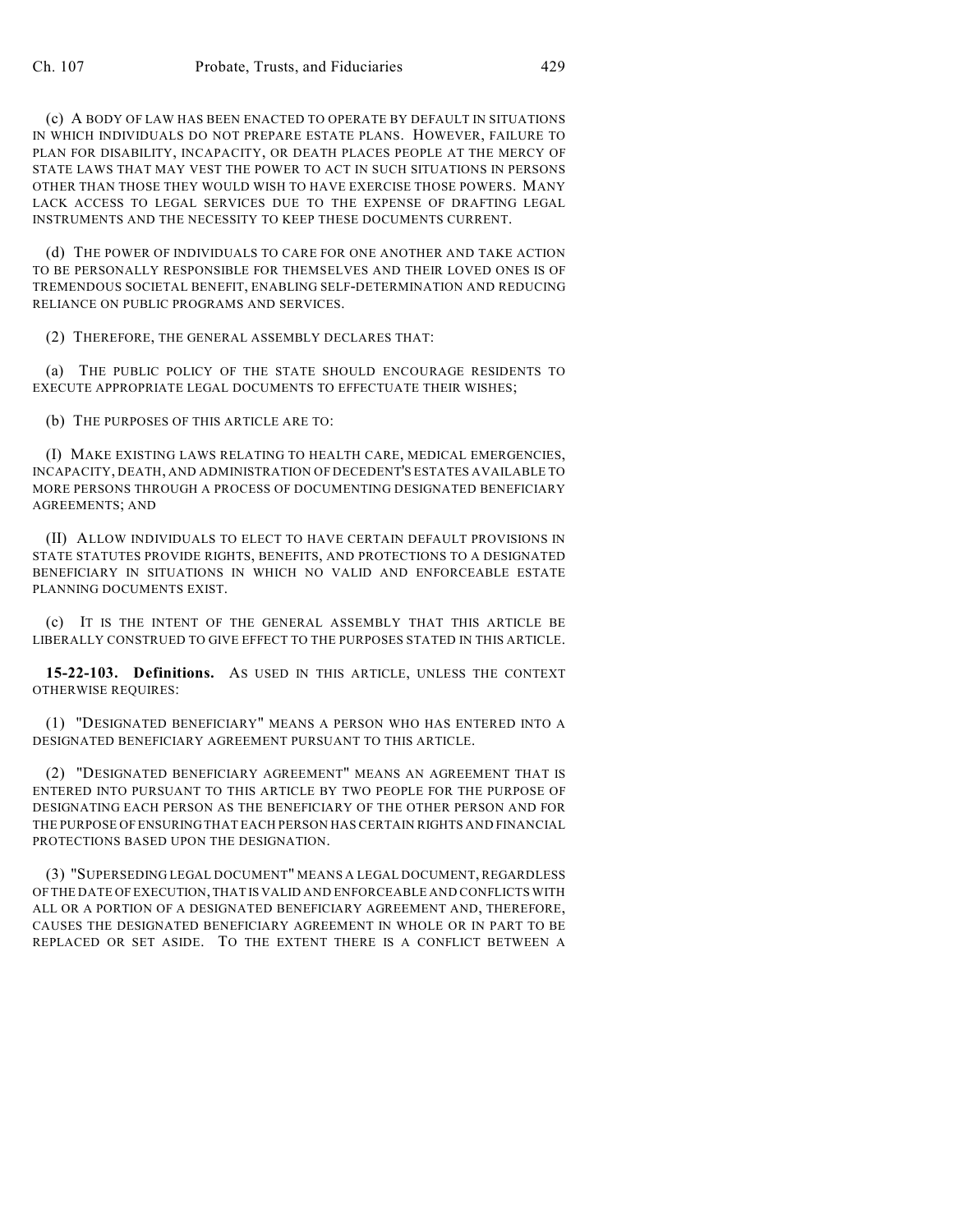SUPERSEDING LEGAL DOCUMENT AND A DESIGNATED BENEFICIARY AGREEMENT, THE SUPERSEDING LEGAL DOCUMENT CONTROLS. A SUPERSEDING LEGAL DOCUMENT MAY INCLUDE, BUT NEED NOT BE LIMITED TO, ANY OF THE FOLLOWING:

(a) A WILL;

- (b) A CODICIL;
- (c) A POWER OF ATTORNEY;
- (d) A MEDICAL DURABLE POWER OF ATTORNEY;
- (e) A TRUST INSTRUMENT;

(f) A BENEFICIARY DESIGNATION IN AN INSURANCE POLICY OR POLICY OF HEALTH CARE COVERAGE;

(g) A BENEFICIARY DESIGNATION IN A RETIREMENT OR PENSION PLAN;

(h) A BENEFICIARY DESIGNATION FOR A DEPOSIT OR ACCOUNT, INCLUDING BUT NOT LIMITED TO DEMAND, SAVINGS, AND TIME DEPOSIT ACCOUNTS;

(i) A DECLARATION AS TO MEDICAL TREATMENT EXECUTED PURSUANT TO ARTICLE 18 OF THIS TITLE;

(j) A DECLARATION AS TO DISPOSITION OF LAST REMAINS EXECUTED PURSUANT TO ARTICLE 19 OF THIS TITLE; OR

(k) A MARRIAGE LICENSE.

**15-22-104. Requirements for a valid designated beneficiary agreement.** (1) A DESIGNATED BENEFICIARY AGREEMENT SHALL BE LEGALLY RECOGNIZED IF:

(a) THE PARTIES TO THE DESIGNATED BENEFICIARY AGREEMENT SATISFY ALL OF THE FOLLOWING CRITERIA:

(I) BOTH ARE AT LEAST EIGHTEEN YEARS OF AGE;

(II) BOTH ARE COMPETENT TO ENTER INTO A CONTRACT;

(III) NEITHER PARTY IS MARRIED TO ANOTHER PERSON;

(IV) NEITHER PARTY IS A PARTY TO ANOTHER DESIGNATED BENEFICIARY AGREEMENT; AND

(V) BOTH PARTIES ENTER INTO THE DESIGNATED BENEFICIARY AGREEMENT WITHOUT FORCE, FRAUD, OR DURESS; AND

(b) THE AGREEMENT IS IN SUBSTANTIAL COMPLIANCE WITH THE REQUIREMENTS SET FORTH IN THIS ARTICLE. FOR PURPOSES OF THIS ARTICLE, "SUBSTANTIAL COMPLIANCE" SHALL MEAN THAT THE AGREEMENT INCLUDES THE DISCLAIMER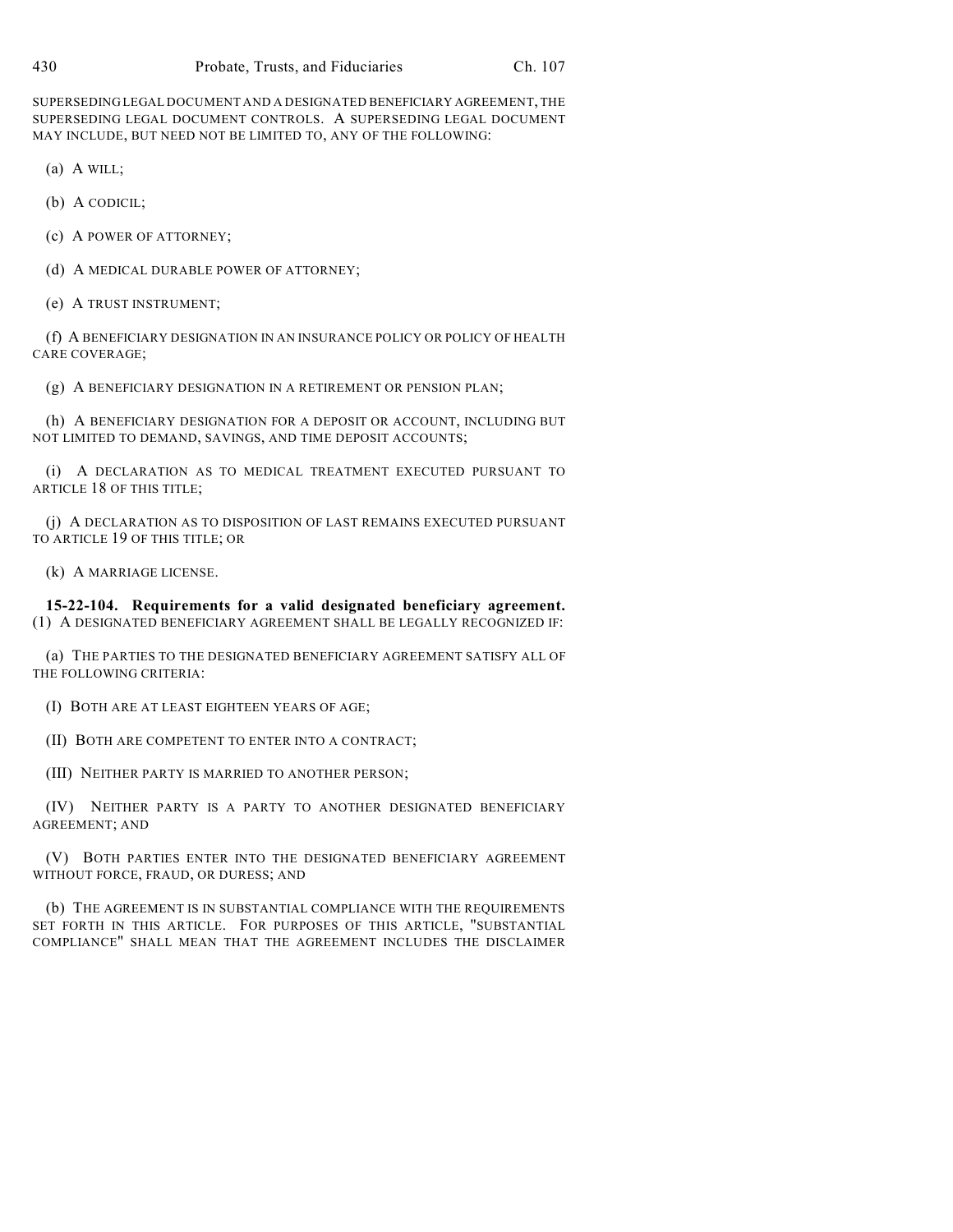CONTAINED IN SECTION 15-22-106, THE INSTRUCTIONS AND HEADINGS ABOUT HOW TO GRANT OR WITHHOLD A RIGHT OR PROTECTION, THE STATEMENTS ABOUT THE EFFECTIVE DATE OF THE AGREEMENT AND HOW TO RECORD THE AGREEMENT, THE SIGNATURES FOR THE TWO PARTIES, AND THE ACKNOWLEDGMENTS FOR THE NOTARY PUBLIC.

(2) A DESIGNATED BENEFICIARY AGREEMENT IS LEGALLY SUFFICIENT UNDER THIS ARTICLE IF:

(a) THE WORDING OF THE DESIGNATED BENEFICIARY AGREEMENT COMPLIES SUBSTANTIALLY WITH THE STANDARD FORM SET FORTH IN SECTION 15-22-106 (1) AND THE FORM IS IN COMPLIANCE WITH THE REQUIREMENTS OF SECTION 30-10-406 (3), C.R.S.;

(b) THE DESIGNATED BENEFICIARY AGREEMENT IS PROPERLY COMPLETED AND SIGNED;

(c) THE DESIGNATED BENEFICIARY AGREEMENT IS ACKNOWLEDGED; AND

(d) THE DESIGNATED BENEFICIARY AGREEMENT IS RECORDED WITH A COUNTY CLERK AND RECORDER AS PROVIDED IN SECTION 15-22-107.

**15-22-105. Effects and applicability of a designated beneficiary agreement.** (1) A PERSON NAMED AS A DESIGNATED BENEFICIARY IN A DESIGNATED BENEFICIARY AGREEMENT SHALL BE ENTITLED TO EXERCISE THE RIGHTS AND PROTECTIONS SPECIFIED IN THE AGREEMENT BY VIRTUE OF HAVING BEEN SO NAMED.

(2) A DESIGNATED BENEFICIARY AGREEMENT THAT IS PROPERLY EXECUTED AND RECORDED AS PROVIDED IN SECTION 15-22-104 (2) SHALL BE VALID AND LEGALLY ENFORCEABLE IN THE ABSENCE OF A SUPERSEDING LEGAL DOCUMENT THAT CONFLICTS WITH THE PROVISIONS SPECIFIED IN THE DESIGNATED BENEFICIARY AGREEMENT.

(3) A DESIGNATED BENEFICIARY AGREEMENT SHALL ENTITLE THE PARTIES TO EXERCISE THE FOLLOWING RIGHTS AND ENJOY THE FOLLOWING PROTECTIONS, UNLESS SPECIFICALLY EXCLUDED FROM THE DESIGNATED BENEFICIARY AGREEMENT:

(a) THE RIGHT TO ACQUIRE, HOLD TITLE TO, OWN JOINTLY, OR TRANSFER INTER VIVOS OR AT DEATH REAL OR PERSONAL PROPERTY AS JOINT TENANTS WITH RIGHT OF SURVIVORSHIP OR AS TENANTS IN COMMON;

(b) THE RIGHT TO BE DESIGNATED AS A BENEFICIARY, PAYEE, OR OWNER AS A TRUSTEE NAMED IN AN INTER VIVOS OR TESTAMENTARY TRUST FOR THE PURPOSES OF A NONPROBATE TRANSFER ON DEATH;

(c) FOR PURPOSES OF THE FOLLOWING BENEFITS, THE RIGHT TO BE DESIGNATED AS A BENEFICIARY AND RECOGNIZED AS A DEPENDENT SO LONG AS NOTICE IS GIVEN IN ACCORDANCE WITH ANY APPLICABLE STATUTE, RULE, CONTRACT, POLICY, PROCEDURE, OR OTHER GOVERNMENT DOCUMENT OF THE FOLLOWING BENEFITS:

(I) PUBLIC EMPLOYEES' RETIREMENT SYSTEMS PURSUANT TO ARTICLES 51 TO 54.6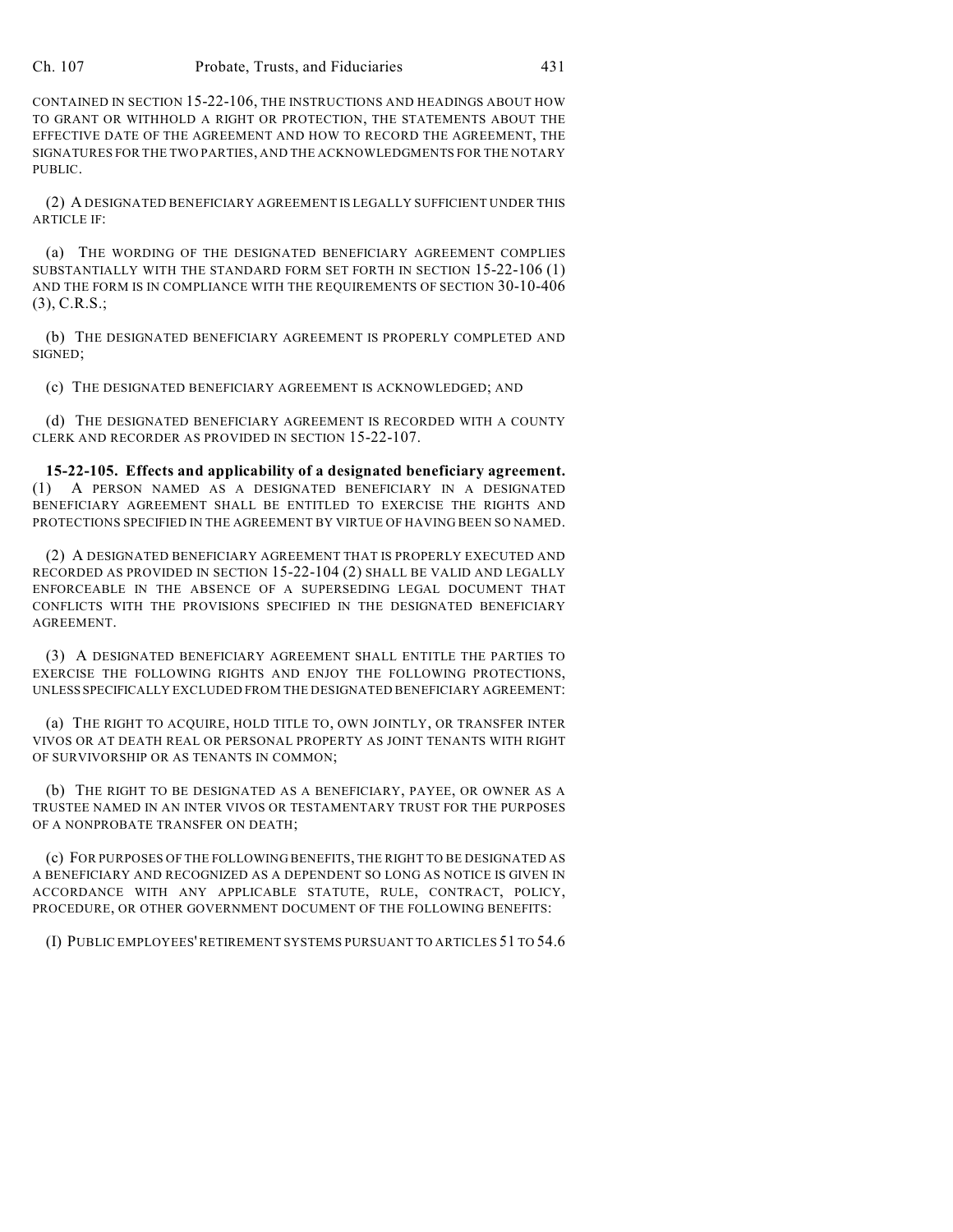OF TITLE 24, C.R.S.;

(II) LOCAL GOVERNMENT FIREFIGHTER AND POLICE PENSIONS;

(III) INSURANCE POLICIES FOR LIFE INSURANCE COVERAGE; AND

(IV) HEALTH INSURANCE POLICIES OR HEALTH COVERAGE IF THE EMPLOYER OF THE DESIGNATED BENEFICIARY ELECTS TO PROVIDE COVERAGE FOR DESIGNATED BENEFICIARIES AS DEPENDENTS;

(d) THE RIGHT TO PETITION FOR AND HAVE PRIORITY FOR APPOINTMENT AS A CONSERVATOR, GUARDIAN, OR PERSONAL REPRESENTATIVE FOR THE OTHER DESIGNATED BENEFICIARY;

(e) THE RIGHT TO VISITATION BY THE OTHER DESIGNATED BENEFICIARY IN A HOSPITAL, NURSING HOME, HOSPICE, OR SIMILAR HEALTH CARE FACILITY IN WHICH A PARTY TO A DESIGNATED BENEFICIARY RESIDES OR IS RECEIVING CARE, INCLUDING THE RIGHT TO INITIATE A FORMAL COMPLAINT ALLEGING A VIOLATION OF THE RIGHTS OF NURSING HOME PATIENTS SPECIFIED IN SECTION 25-1-120, C.R.S.;

(f) THE RIGHT TO ACT AS A PROXY DECISION-MAKER OR SURROGATE DECISION-MAKER TO MAKE MEDICAL TREATMENT DECISIONS FOR THE OTHER DESIGNATED BENEFICIARY AS IF SELECTED PURSUANT TO SECTION 15-18.5-103 OR 15-18.5-104;

(g) THE RIGHT TO RECEIVE NOTICE OF THE WITHHOLDING OR WITHDRAWAL OF LIFE-SUSTAINING PROCEDURES FOR THE OTHER DESIGNATED BENEFICIARY PURSUANT TO SECTION 15-18-107 AND THE RIGHT TO CHALLENGE THE VALIDITY OF A DECLARATION AS TO MEDICAL OR SURGICAL TREATMENT OF THE OTHER DESIGNATED BENEFICIARY PURSUANT TO SECTION 15-18-107;

(h) THE RIGHT, WITH RESPECT TO THE OTHER DESIGNATED BENEFICIARY, TO ACT AS AN AGENT AND TO MAKE, REVOKE, OR OBJECT TO ANATOMICAL GIFTS PURSUANT TO THE "REVISED UNIFORM ANATOMICAL GIFT ACT", PART 1 OF ARTICLE 34 OF TITLE 12, C.R.S.;

(i) THE RIGHT TO INHERIT REAL OR PERSONAL PROPERTY FROM THE OTHER DESIGNATED BENEFICIARY THROUGH INTESTATE SUCCESSION;

(j) THE RIGHT TO HAVE STANDING TO RECEIVE BENEFITS PURSUANT TO THE "WORKERS' COMPENSATION ACT OF COLORADO", ARTICLES 40 TO 47 OF TITLE 8, C.R.S., MADE ON BEHALF OF THE OTHER DESIGNATED BENEFICIARY;

(k) THE RIGHT TO HAVE STANDING TO SUE FOR WRONGFUL DEATH ON BEHALF OF THE OTHER DESIGNATED BENEFICIARY; AND

(l) THE RIGHT TO DIRECT THE DISPOSITION OF THE OTHER DESIGNATED BENEFICIARY'S LAST REMAINS PURSUANT TO ARTICLE 19 OF THIS TITLE.

(4) THIS ARTICLE SHALL NOT BE CONSTRUED TO CREATE ANY RIGHTS, PROTECTIONS, OR RESPONSIBILITIES FOR DESIGNATED BENEFICIARIES THAT ARE NOT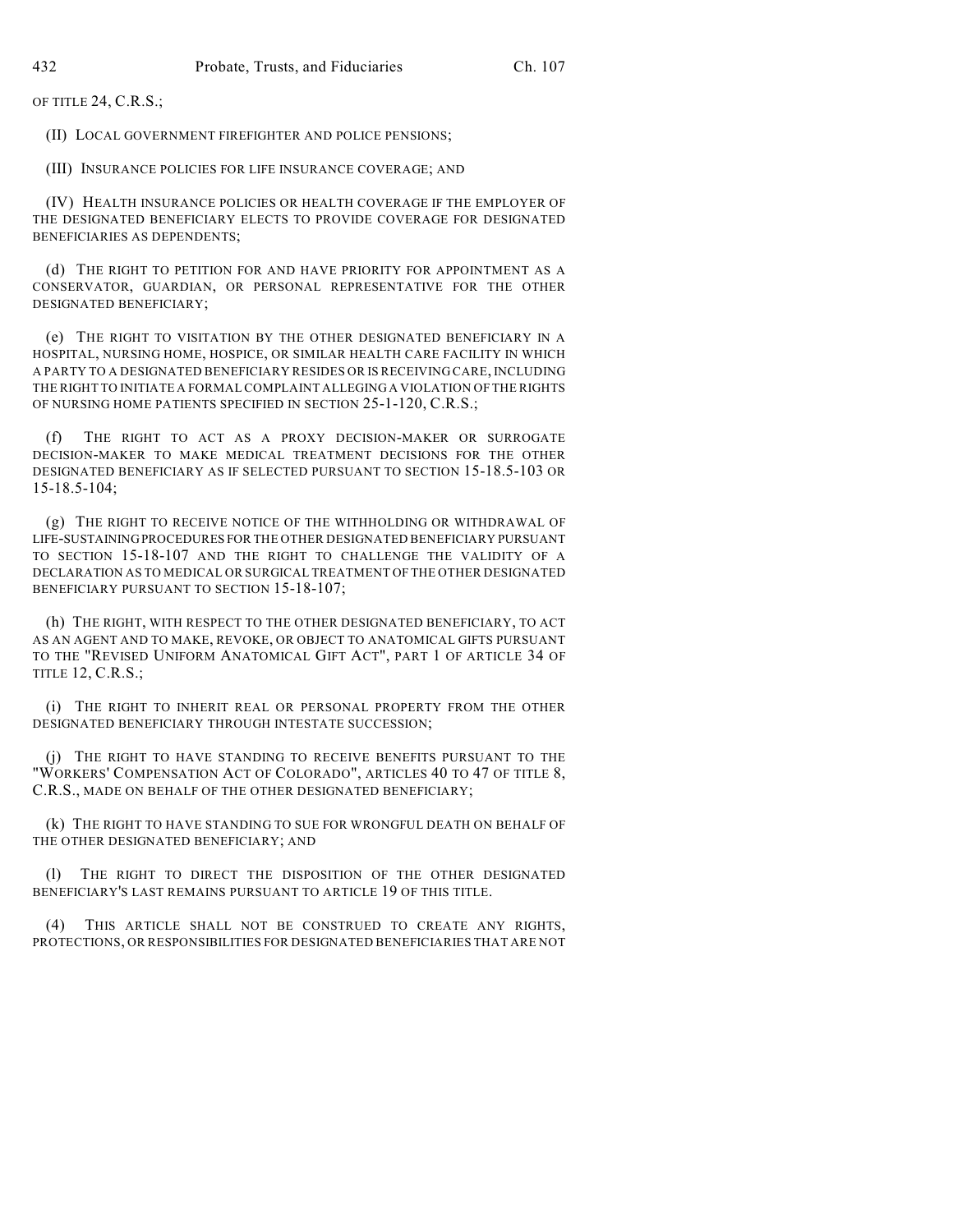SPECIFICALLY ENUMERATED IN THE DESIGNATED BENEFICIARY AGREEMENT AS AUTHORIZED IN THIS ARTICLE.

(5) NOTHING IN THIS ARTICLE SHALL BE CONSTRUED TO CREATE EVIDENCE OF A PARTY'S INTENT TO FORM A COMMON LAW MARRIAGE.

(6) EXECUTION OF A DESIGNATED BENEFICIARY AGREEMENT SHALL IN NO WAY IMPEDE THE ABILITY OF INDIVIDUALS TO MAKE SPECIFIC DETERMINATIONS AS TO ANY OR ALL OF THE MATTERS SPECIFIED IN THIS ARTICLE BY ACTING THROUGH SUPERSEDING LEGAL DOCUMENTS OR OTHER CONTRACTS OR INSTRUMENTS.

(7) IN THE EVENT THAT A SUPERSEDING LEGAL DOCUMENT IS FOUND TO BE INVALID OR UNENFORCEABLE, THE DESIGNATED BENEFICIARY AGREEMENT SHALL CONTROL DESPITE THE ATTEMPT TO SUPERSEDE ITS PROVISIONS.

**15-22-106. Statutory form of a designated beneficiary agreement.** (1) THE FOLLOWING STATUTORY FORM SHALL BE THE STANDARD FORM FOR A DESIGNATED BENEFICIARY AGREEMENT:

# **DESIGNATED BENEFICIARY AGREEMENT**

#### **DISCLAIMER**

**WARNING: WHILE THIS DOCUMENT MAY INDICATE YOUR WISHES CERTAIN ADDITIONAL DOCUMENTS MAY BE NEEDED TO PROTECT THESE RIGHTS.**

**THIS DESIGNATED BENEFICIARY AGREEMENT IS OPERATIVE IN THE ABSENCE OF OTHER ESTATE PLANNING DOCUMENTS AND WILL BE SUPERSEDED AND SET ASIDE TO THE EXTENT IT CONFLICTS WITH VALID INSTRUMENTS SUCH AS A WILL POWER OF ATTORNEY OR BENEFICIARY DESIGNATION ON AN INSURANCE POLICY OR PENSION PLAN. THIS DESIGNATED BENEFICIARY AGREEMENT IS SUPERSEDED BY SUCH OTHER DOCUMENTS AND DOES NOT CAUSE ANY CHANGES TO BE MADE TO THOSE DOCUMENTS OR DESIGNATIONS. THE PARTIES UNDERSTAND THAT EXECUTING AND SIGNING THIS AGREEMENT IS NOT SUFFICIENT TO DESIGNATE THE OTHER PARTY FOR PURPOSES OF ANY INSURANCE POLICY PENSION PLAN PAYABLE UPON DEATH DESIGNATION OR MANNER IN WHICH TITLE TO PROPERTY IS HELD AND THAT ADDITIONAL ACTION WILL BE REQUIRED TO MAKE OR CHANGE SUCH DESIGNATIONS. THE PARTIES UNDERSTAND THAT THIS DESIGNATED BENEFICIARY AGREEMENT MAY BE ONE COMPONENT OF ESTATE PLANNING INSTRUCTIONS AND THAT THEY ARE ENCOURAGED TO CONSULT AN ATTORNEY TO ENSURE THEIR ESTATE PLANNING WISHES ARE ACCOMPLISHED.**

WE, \_\_\_\_\_\_\_\_\_\_\_\_\_\_, (INSERT FULL NAME AND ADDRESS) REFERRED TO AS PARTY A, AND \_\_\_\_\_\_\_\_\_\_\_\_\_\_\_\_,(INSERT FULL NAME AND ADDRESS) REFERRED TO AS PARTY B, HEREBY DESIGNATE EACH OTHER AS THE OTHER'S DESIGNATED BENEFICIARY WITH THE FOLLOWING RIGHTS AND PROTECTIONS, GRANTED OR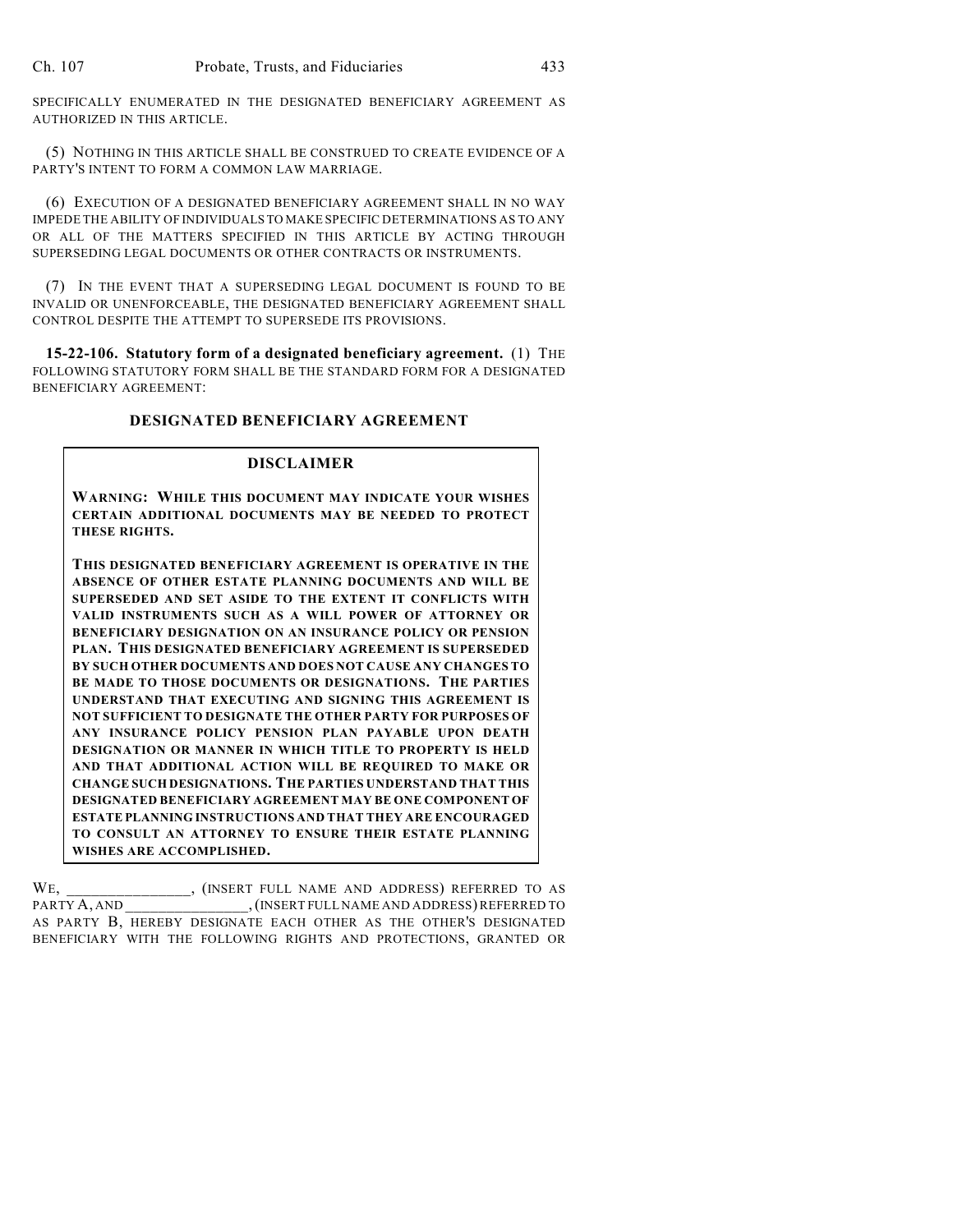#### WITHHELD AS INDICATED BY OUR INITIALS:

TO GRANT ONE OR MORE OF THE RIGHTS OR PROTECTIONS SPECIFIED IN THIS FORM, INITIAL THE LINE TO THE LEFT OF EACH RIGHT OR PROTECTION YOU ARE GRANTING. TO WITHHOLD A RIGHT OR PROTECTION, INITIAL THE LINE TO THE RIGHT OF EACH RIGHT OR PROTECTION YOU ARE WITHHOLDING.

TO GRANT A RIGHT TO WITHHOLD A RIGHT OR PROTECTION OR PROTECTION OR PROTECTION OR PROTECTION INITIAL INITIAL

PARTY A PARTY B PARTY A PARTY B THE RIGHT TO ACQUIRE, HOLD TITLE TO, OWN JOINTLY, OR TRANSFER INTER VIVOS OR AT DEATH REAL OR PERSONAL PROPERTY AS A JOINT TENANT WITH ME WITH RIGHT OF SURVIVORSHIP OR AS A TENANT IN COMMON WITH ME; THE RIGHT TO BE DESIGNATED BY ME AS A BENEFI-CIARY, PAYEE, OR OWNER AS A TRUSTEE NAMED IN AN INTER VIVOS OR TESTAMENTARY TRUST FOR THE PURPOSES OF A NONPROBATE TRANSFER ON DEATH; THE RIGHT TO BE DESIGNATED BY ME AS A BENEFI-CIARY AND RECOGNIZED AS A DEPENDENT IN AN INSURANCE POLICY FOR LIFE INSURANCE; THE RIGHT TO BE DESIGNATED BY ME AS A BENEFI-CIARY AND RECOGNIZED AS A DEPENDENT IN A HEALTH INSURANCE POLICY IF MY EMPLOYER ELECTS TO PROVIDE HEALTH INSURANCE COVERAGE FOR DESIGNATED BENEFICIARIES; THE RIGHT TO BE DESIGNATED BY ME AS A BENEFI-CIARY IN A RETIREMENT OR PENSION PLAN; THE RIGHT TO PETITION FOR AND HAVE PRIORITY FOR APPOINTMENT AS A CONSERVATOR, GUARDIAN, OR PERSONAL REPRESENTATIVE FOR ME; THE RIGHT TO VISIT ME IN A HOSPITAL, NURSING HOME, HOSPICE, OR SIMILAR HEALTH CARE FACILITY IN WHICH A PARTY TO A DESIGNATED BENEFICIARY AGREEMENT RESIDES OR IS RECEIVING CARE; THE RIGHT TO INITIATE A FORMAL COMPLAINT REGARDING ALLEGED VIOLATIONS OF MY RIGHTS AS A NURSING HOME PATIENT AS PROVIDED IN SECTION 25-1-120, COLORADO REVISED STATUTES; THE RIGHT TO ACT AS A PROXY DECISION-MAKER OR SURROGATE DECISION-MAKER TO MAKE MEDICAL CARE DECISIONS FOR ME PURSUANT TO SECTION 15-18.5-103 OR 15-18.5-104, COLORADO REVISED

STATUTES; THE RIGHT TO NOTICE OF THE WITHHOLDING OR WITHDRAWAL OF LIFE-SUSTAINING PROCEDURES FOR ME PURSUANT TO SECTION 15-18-107, COLORADO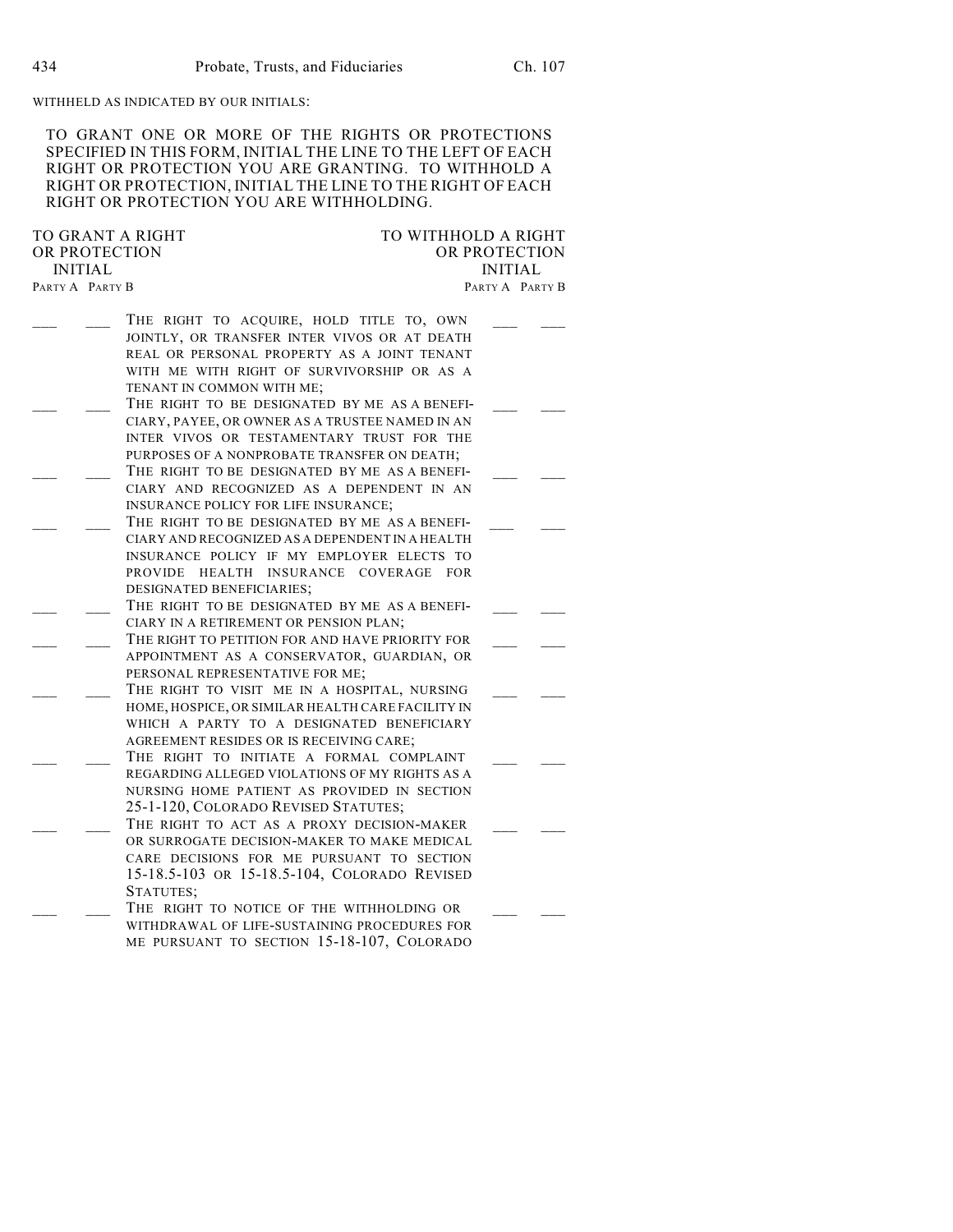REVISED STATUTES;

- THE RIGHT TO CHALLENGE THE VALIDITY OF A DECLARATION AS TO MEDICAL OR SURGICAL TREATMENT OF ME PURSUANT TO SECTION 15-18-107, COLORADO REVISED STATUTES; THE RIGHT TO ACT AS MY AGENT TO MAKE, REVOKE,
- OR OBJECT TO ANATOMICAL GIFTS INVOLVING MY PERSON PURSUANT TO THE "REVISED UNIFORM ANATOMICAL GIFT ACT", PART 1 OF ARTICLE 34 OF TITLE 12, COLORADO REVISED STATUTES;
- THE RIGHT TO INHERIT REAL OR PERSONAL PROPERTY FROM ME THROUGH INTESTATE SUCCESSION;
- THE RIGHT TO HAVE STANDING TO RECEIVE BENEFITS PURSUANT TO THE "WORKERS'COMPENSATION ACT OF COLORADO", ARTICLE 40 OF TITLE 8, COLORADO REVISED STATUTES, IN THE EVENT OF MY DEATH ON THE JOB;
- THE RIGHT TO HAVE STANDING TO SUE FOR WRONGFUL DEATH IN THE EVENT OF MY DEATH; AND
- \_\_\_ \_\_\_ THE RIGHT TO DIRECT THE DISPOSITION OF MY LAST \_\_\_ \_\_\_ REMAINS PURSUANT TO ARTICLE 19 OF TITLE 15, COLORADO REVISED STATUTES.

THIS DESIGNATED BENEFICIARY AGREEMENT IS EFFECTIVE WHEN RECEIVED FOR RECORDING BY THE COUNTY CLERK AND RECORDER OF THE COUNTY IN WHICH ONE OF THE DESIGNATED BENEFICIARIES RESIDES. THIS DESIGNATED BENEFICIARY AGREEMENT WILL CONTINUEIN EFFECT UNTILONE OFTHE DESIGNATED BENEFICIARIES REVOKES THIS AGREEMENT BY RECORDING A REVOCATION OF DESIGNATED BENEFICIARY FORM WITH THE COUNTY CLERK AND RECORDER OF THE COUNTY IN WHICH THIS AGREEMENT WAS RECORDED OR UNTIL THIS AGREEMENT IS SUPERSEDED IN PART OR IN WHOLE BY A SUPERSEDING LEGAL DOCUMENT.

\_\_\_\_\_\_\_\_\_\_\_\_\_\_\_\_\_\_\_\_\_\_\_\_\_\_\_\_\_ \_\_\_\_\_\_\_\_\_\_\_\_\_\_\_\_\_\_\_\_\_\_\_\_\_\_\_\_\_\_\_ SIGNATURE OF DESIGNATED BENEFICIARY SIGNATURE OF DESIGNATED BENEFICIARY

STATE OF COLORADO

COUNTY OF THIS DOCUMENT WAS SUBSCRIBED, SWORN TO, AND ACKNOWLEDGED BEFORE ME ON  $\hfill$  DATE BY

\_\_\_\_\_\_\_\_\_\_\_\_\_\_\_\_\_\_\_\_\_\_\_\_\_\_\_\_ MY COMMISSION EXPIRES \_\_\_\_\_\_\_\_\_\_\_\_\_\_

[SEAL]

\_\_\_\_\_\_\_\_\_\_\_\_\_\_\_\_\_\_\_\_\_\_\_\_\_\_\_\_\_\_ NOTARY PUBLIC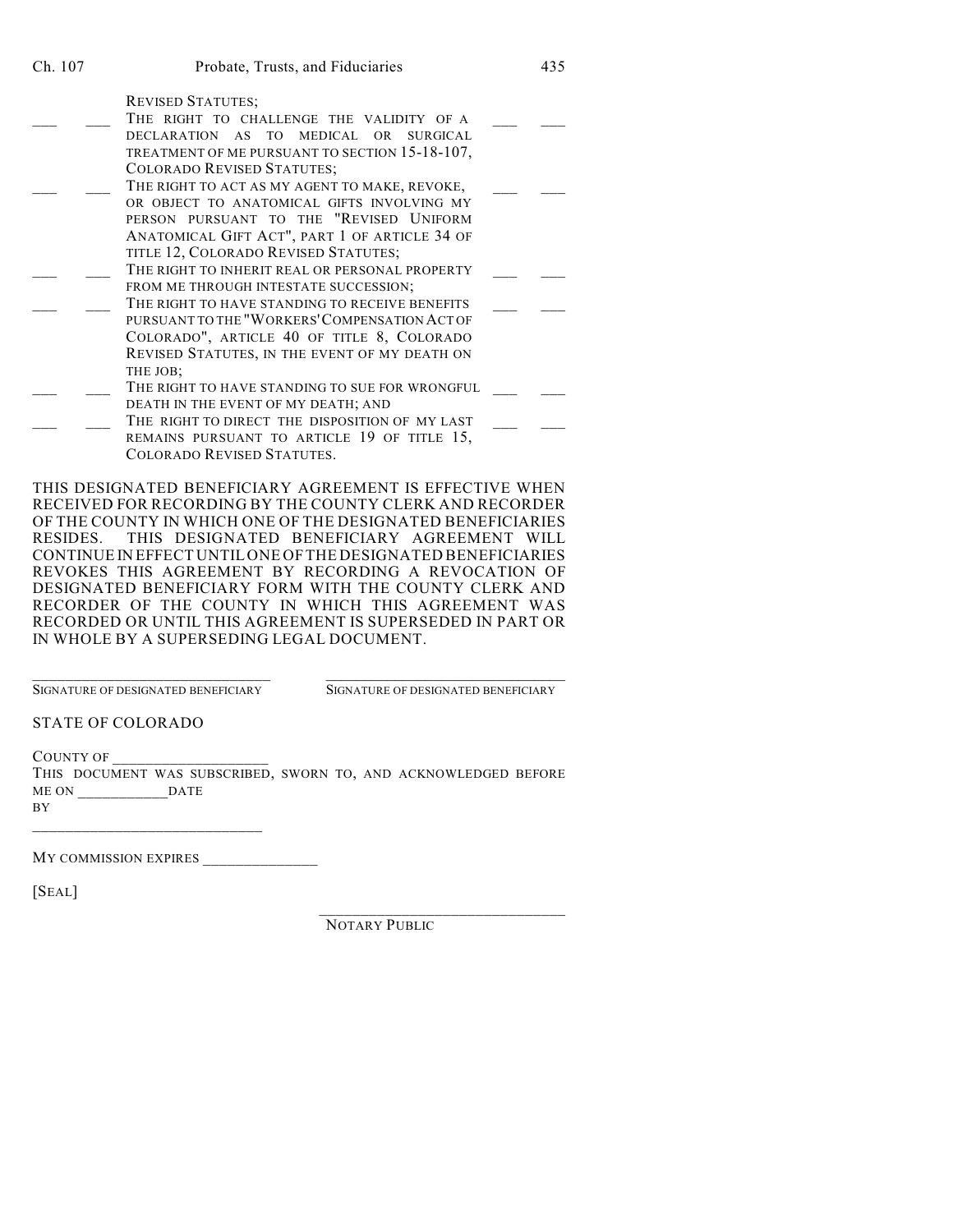(2) THE INSTRUCTIONS TO EACH PARTY REGARDING HOW TO GRANT OR WITHHOLD A RIGHT OR PROTECTION BY INITIALING AND THE WORDS "PARTY A" AND "PARTY B" SHALL APPEAR AT THE TOP OF EACH PAGE OF THE STATUTORY FORM ABOVE THE COLUMNS FOR THE INITIALS OF THE DESIGNATED BENEFICIARIES.

(3) A DESIGNATED BENEFICIARY AGREEMENT SHALL BE PRESUMED TO EXTEND ALL OF THE RIGHTS AND PROTECTIONS LISTED IN THE STATUTORY FORM UNLESS THE PARTIES TO THE AGREEMENT EXPLICITLY EXCLUDE A RIGHT OR PROTECTION.

(4) A PARTY TO A DESIGNATED BENEFICIARY AGREEMENT MAY LIMIT THE SCOPE OF A DESIGNATED BENEFICIARY AGREEMENT BY THE TERMS OF THE AGREEMENT OR BY EXECUTING A SUPERSEDING LEGAL DOCUMENT THAT CONTROLS AND SUPERSEDES PART OR ALL OF THE DESIGNATED BENEFICIARY AGREEMENT.

**15-22-107. Recording - duties of the county clerk and recorder - fee.** (1) A SIGNED AND ACKNOWLEDGED DESIGNATED BENEFICIARY AGREEMENT SHALL BE RECORDED WITH THE COUNTY CLERK AND RECORDER IN THE COUNTY IN WHICH ONE OF THE PARTIES RESIDES. THE DESIGNATED BENEFICIARY AGREEMENT SHALL BE EFFECTIVE AS OF THE DATE AND TIME AS RECEIVED FOR RECORDING BY THE COUNTY CLERK AND RECORDER. THE COUNTY CLERK AND RECORDER SHALL ASSESS A RECORDING FEE FOR RECORDING THE DESIGNATED BENEFICIARY AGREEMENT IN THAT COUNTY, A FEE FOR ISSUING TWO CERTIFIED COPIES OF THE DESIGNATED BENEFICIARY AGREEMENT THAT INDICATE THE DATE AND TIME OF RECORDING WITH THE COUNTY, AND A FEE FOR TAKING ACKNOWLEDGMENTS, IF APPLICABLE, AS PROVIDED IN SECTION 30-1-103, C.R.S. ALL FEES COLLECTED BY THE COUNTY CLERK AND RECORDER SHALL BE DEPOSITED IN THE COUNTY CLERK'S FEE FUND MAINTAINED AS REQUIRED IN SECTION 30-1-119, C.R.S. THE COUNTY CLERK AND RECORDER MAY REQUIRE THE PERSON RECORDING THE DESIGNATED BENEFICIARY AGREEMENT TO INDICATE THE MAILING ADDRESS TO WHICH THE ORIGINAL DOCUMENT SHOULD BE RETURNED AFTER RECORDING.

(2) THE CLERK AND RECORDER OF THE COUNTY IS ENCOURAGED TO MAKE AVAILABLE COPIES OF THE STATUTORY FORMS AS PRESCRIBED IN SECTIONS 15-22-106 AND 15-22-111.

(3) THE CLERK AND RECORDER OF THE COUNTY SHALL HAVE THE FOLLOWING DUTIES:

(a) TO INDICATE ON THE DESIGNATED BENEFICIARY AGREEMENT OR A REVOCATION OF A DESIGNATED BENEFICIARY AGREEMENT THE DATE AND TIME THAT IT IS RECORDED WITH THE CLERK AND RECORDER;

(b) TO ISSUE TWO CERTIFIED COPIES OFTHE RECORDED DESIGNATED BENEFICIARY AGREEMENT THAT INDICATE THE DATE AND TIME OF THE RECORDING;

(c) TO ISSUE REPLACEMENT CERTIFIED COPIES OF A DESIGNATED BENEFICIARY AGREEMENT OR A REVOCATION OF A DESIGNATED BENEFICIARY AGREEMENT UPON PAYMENT OF A REPLACEMENT FEE.

(4) DESIGNATED BENEFICIARY AGREEMENTS AND REVOCATIONS OF DESIGNATED BENEFICIARY AGREEMENTS SHALL BE CONSIDERED OPEN RECORDS FOR PURPOSES OF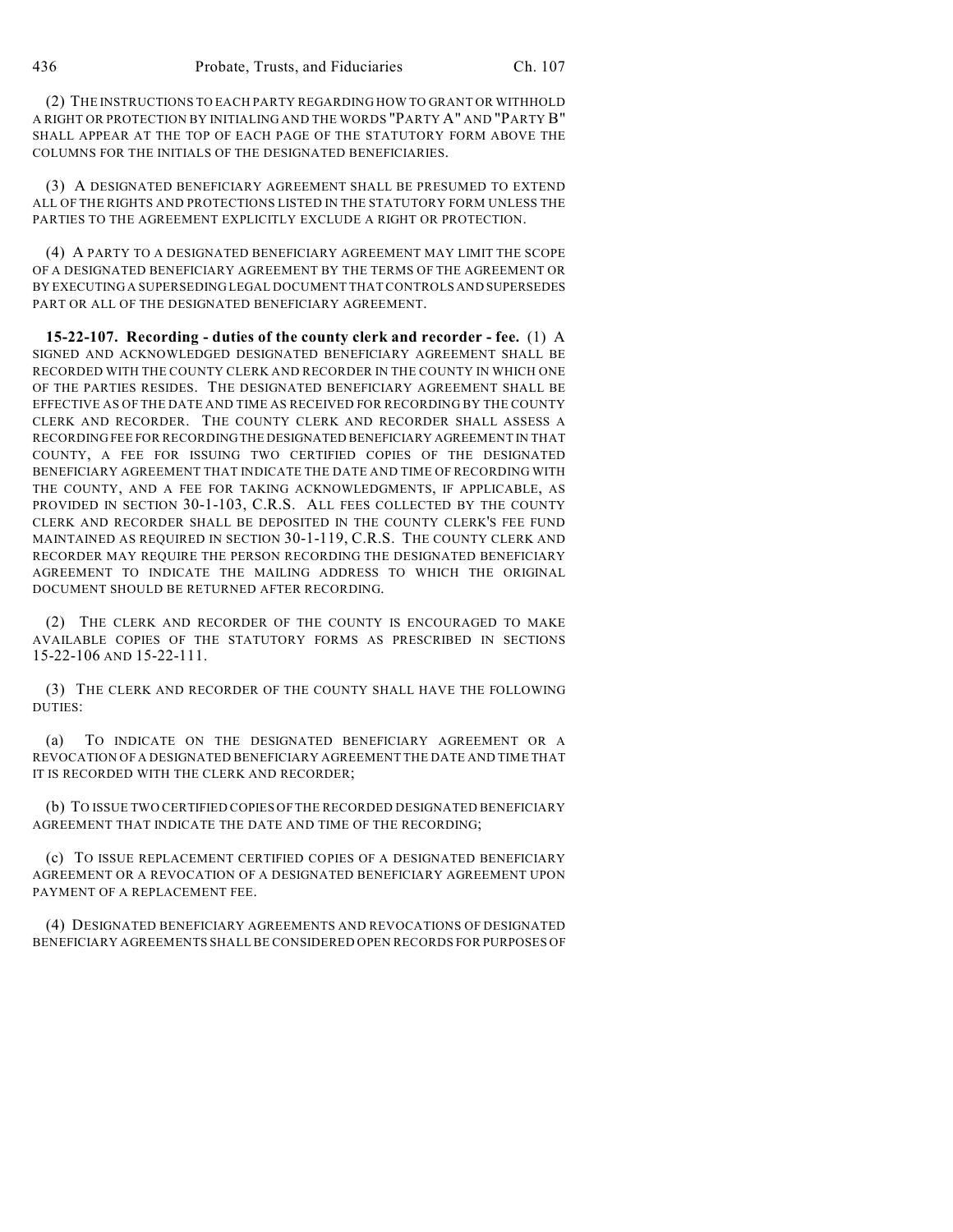PART 2 OF ARTICLE 72 OF TITLE 24, C.R.S.

**15-22-108. Designated beneficiary agreement - effect on other legal documents.** EXECUTION OF A DESIGNATED BENEFICIARY AGREEMENT SHALL NOT CONSTITUTE EVIDENCE OF AN INTENT TO REVOKE A PRIOR WILL OR CODICIL NOR SHALL IT AFFECT ANY BENEFICIARY DESIGNATION, TRANSFER, OR BEQUEST CONTAINED IN ANY OTHER LEGAL DOCUMENTS.

**15-22-109. Affirmation of validity of designated beneficiary agreement.** A PERSON EXERCISING RIGHTS OR PROTECTIONS PURSUANT TO A DESIGNATED BENEFICIARY AGREEMENT SHALL AFFIRM THE VALIDITY OF A DESIGNATED BENEFICIARY AGREEMENT AND DISCLOSE ANY KNOWLEDGE OF ANY SUPERSEDING LEGAL DOCUMENTS.

**15-22-110. Reliance - immunity.** A THIRD PARTY WHO ACTS IN GOOD FAITH RELIANCE ON THE AFFIRMATION OF THE EXISTENCE OF A VALID DESIGNATED BENEFICIARY AGREEMENT SHALL NOT BE SUBJECT TO CIVIL LIABILITY OR ADMINISTRATIVE DISCIPLINE FOR SUCH RELIANCE.

**15-22-111. Revocation of a designated beneficiary agreement.** (1) A DESIGNATED BENEFICIARY AGREEMENT THAT HAS BEEN RECORDED WITH A COUNTY CLERK AND RECORDER MAY BE UNILATERALLY REVOKED BY EITHER PARTY TO THE AGREEMENT BY RECORDING A REVOCATION WITH THE CLERK AND RECORDER OF THE COUNTY IN WHICH THE AGREEMENT WAS RECORDED. A REVOCATION SHALL BE DATED, SIGNED, AND ACKNOWLEDGED. THE REVOCATION SHALL BE EFFECTIVE ON THE DATE AND TIME THE REVOCATION IS RECEIVED FOR RECORDING BY THE COUNTY CLERK AND RECORDER. THE CLERK AND RECORDER SHALL ISSUE A CERTIFIED COPY TO THE PARTY RECORDING THE REVOCATION AND SHALL MAIL A CERTIFIED COPY OF THE REVOCATION TO THE LAST-KNOWN ADDRESS OF THE OTHER PARTY TO THE DESIGNATED BENEFICIARY AGREEMENT.

(2) THE COUNTY CLERK AND RECORDER SHALL ASSESS FEES, AS PROVIDED IN SECTION 30-1-103,C.R.S., FOR RECORDING A REVOCATION AGREEMENT AND ISSUING TWO CERTIFIED COPIES OF THE REVOCATION AGREEMENT, PLUS AN ADDITIONAL AMOUNT TO COVER THE COST OF FIRST CLASS POSTAGE FOR MAILING A CERTIFIED COPY OF THE REVOKED DESIGNATED BENEFICIARY AGREEMENT TO THE OTHER PARTY. THE FEES COLLECTED BY THE CLERK AND RECORDER SHALL BE DEPOSITED IN THE COUNTY CLERK'S FEE FUND MAINTAINED AS REQUIRED IN SECTION 30-1-119, C.R.S.

(3) A DESIGNATED BENEFICIARY AGREEMENT SHALL BE DEEMED REVOKED UPON THE MARRIAGE OF EITHER PARTY. IN THE CASE OF A COMMON LAW MARRIAGE, A DESIGNATED BENEFICIARY AGREEMENT SHALL BE DEEMED REVOKED AS OF THE DATE THE COURT DETERMINES THAT A VALID COMMON LAW MARRIAGE EXISTS.

(4) THE FOLLOWING STATUTORY FORM SHALL BE THE STANDARD FORM FOR A REVOCATION OF A DESIGNATED BENEFICIARY AGREEMENT:

## **REVOCATION OF DESIGNATED BENEFICIARY AGREEMENT**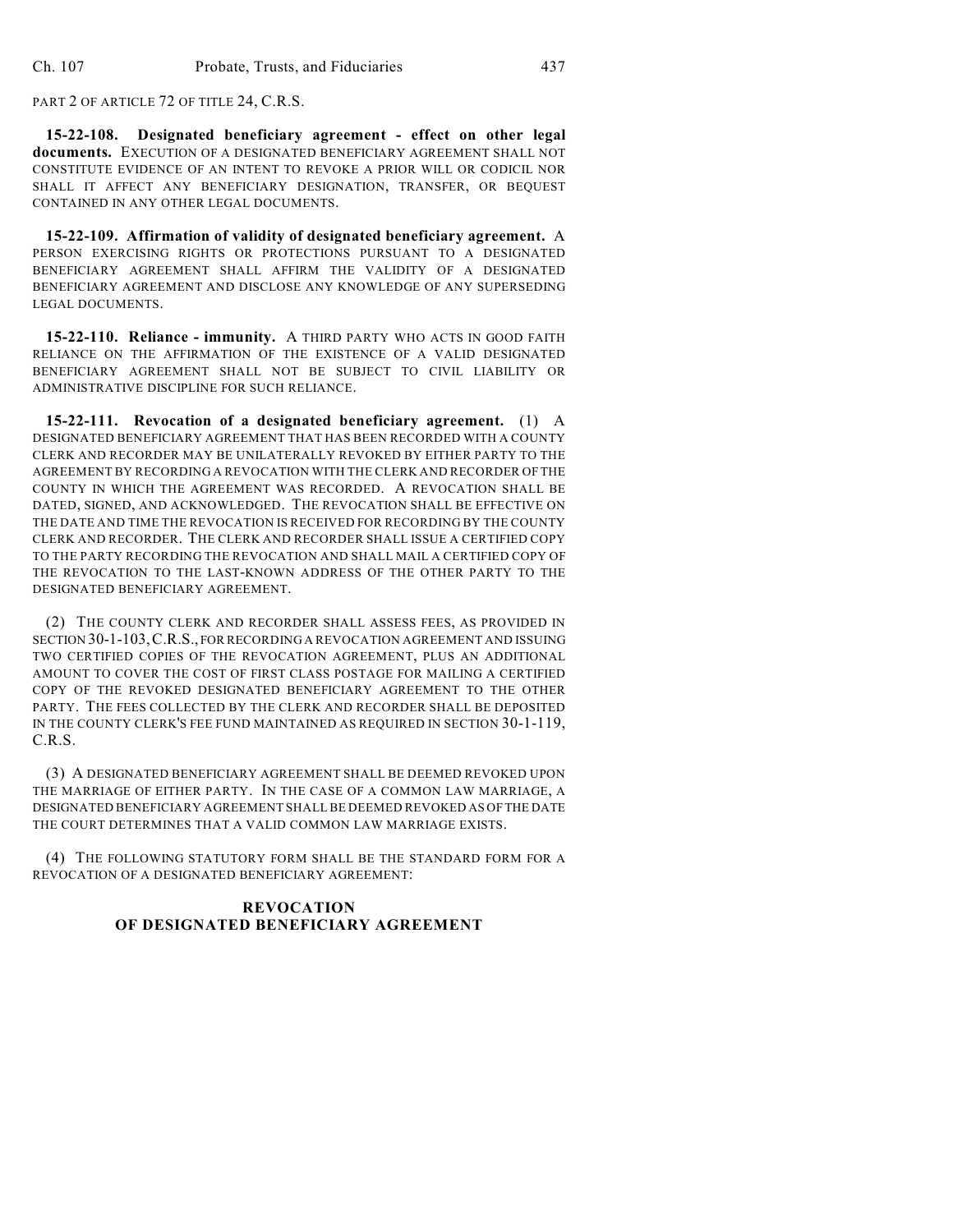| 438 | Probate, Trusts, and Fiduciaries | Ch. 107 |
|-----|----------------------------------|---------|
|-----|----------------------------------|---------|

| (INSERT YOUR FULL NAME), RESIDE AT _________                               |  |  |  |         |  |  |
|----------------------------------------------------------------------------|--|--|--|---------|--|--|
| (INSERT YOUR CURRENT ADDRESS) AND I ENTERED INTO A DESIGNATED              |  |  |  |         |  |  |
| BENEFICIARY AGREEMENT ON (INSERT THE DATE) WITH THE FOLLOWING              |  |  |  |         |  |  |
| PERSON MEDICINE (INSERT THE OTHER PERSON'S NAME) WHOSE LAST                |  |  |  |         |  |  |
| KNOWN ADDRESS IS MONO IN WHICH I DESIGNATED SUCH                           |  |  |  |         |  |  |
| PERSON AS A DESIGNATED BENEFICIARY. THIS DESIGNATED BENEFICIARY            |  |  |  |         |  |  |
| AGREEMENT WAS RECORDED ON (INSERT THE DATE) IN THE COUNTY OF               |  |  |  |         |  |  |
| . THE INDEXING FILE NUMBER OF THE DESIGNATED BENEFICIARY                   |  |  |  |         |  |  |
| AGREEMENT IS FILE REPORT . I HEREBY REVOKE THAT DESIGNATED BENEFICIARY     |  |  |  |         |  |  |
| AGREEMENT, EFFECTIVE ON THE DATE AND TIME THAT THIS REVOCATION IS RECEIVED |  |  |  |         |  |  |
| FOR RECORDING BY THE CLERK AND RECORDER OF                                 |  |  |  | COUNTY. |  |  |

NAME DATE

### STATE OF COLORADO

COUNTY OF THIS DOCUMENT WAS SUBSCRIBED, SWORN TO, AND ACKNOWLEDGED BEFORE ME ON \_\_\_\_\_\_\_\_\_\_\_DATE BY

\_\_\_\_\_\_\_\_\_\_\_\_\_\_\_\_\_\_\_\_\_\_\_\_\_\_\_\_\_\_\_\_\_\_\_\_\_ \_\_\_\_\_\_\_\_\_\_\_\_\_\_\_\_\_\_\_\_\_\_\_\_

MY COMMISSION EXPIRES \_\_\_\_\_\_\_\_\_\_\_\_\_\_

 $\mathcal{L}=\mathcal{L}=\mathcal{L}=\mathcal{L}=\mathcal{L}=\mathcal{L}=\mathcal{L}=\mathcal{L}=\mathcal{L}=\mathcal{L}=\mathcal{L}=\mathcal{L}=\mathcal{L}=\mathcal{L}=\mathcal{L}=\mathcal{L}=\mathcal{L}=\mathcal{L}=\mathcal{L}=\mathcal{L}=\mathcal{L}=\mathcal{L}=\mathcal{L}=\mathcal{L}=\mathcal{L}=\mathcal{L}=\mathcal{L}=\mathcal{L}=\mathcal{L}=\mathcal{L}=\mathcal{L}=\mathcal{L}=\mathcal{L}=\mathcal{L}=\mathcal{L}=\mathcal{L}=\mathcal{$ 

[SEAL]

# NOTARY PUBLIC

THIS REVOCATION OF BENEFICIARY AGREEMENT WAS RECORDED IN MY OFFICE ON \_\_\_\_\_\_\_\_\_\_, \_\_\_\_\_, AT \_\_\_\_\_\_\_\_\_\_ O'CLOCK, AND, PURSUANT TO SECTION 15-22-111, COLORADO REVISED STATUTES, I MAILED A COPY OF THIS REVOCATION OF BENEFICIARY AGREEMENT TO  $\hfill$  AT THE ADDRESS CONTAINED IN THIS REVOCATION OF BENEFICIARY AGREEMENT.

> CLERK AND RECORDER OF \_\_\_\_\_\_\_\_\_\_\_\_\_\_\_\_ COUNTY BY: \_\_\_\_\_\_\_\_\_\_\_\_\_\_\_\_\_\_\_\_

 $\mathcal{L}_\text{max}$  , and the set of the set of the set of the set of the set of the set of the set of the set of the set of the set of the set of the set of the set of the set of the set of the set of the set of the set of the

**15-22-112. Death of a designated beneficiary - effect on designated beneficiary agreement.** (1) A DESIGNATED BENEFICIARY AGREEMENT IS TERMINATED UPON THE DEATH OF EITHER OF THE PARTIES TO THE DESIGNATED BENEFICIARY AGREEMENT; HOWEVER, A RIGHT OR POWER WHICH A DESIGNATED BENEFICIARY AGREEMENT CONFERRED UPON A DESIGNATED BENEFICIARY SURVIVES THE DEATH OF THE OTHER DESIGNATED BENEFICIARY.

(2) A PARTY TO A DESIGNATED BENEFICIARY AGREEMENT WHO SURVIVES A DESIGNATED BENEFICIARY MAY ENTER INTO A DESIGNATED BENEFICIARY AGREEMENT WITH A DIFFERENT PERSON SO LONG AS IT MEETS THE REQUIREMENTS OF THIS ARTICLE.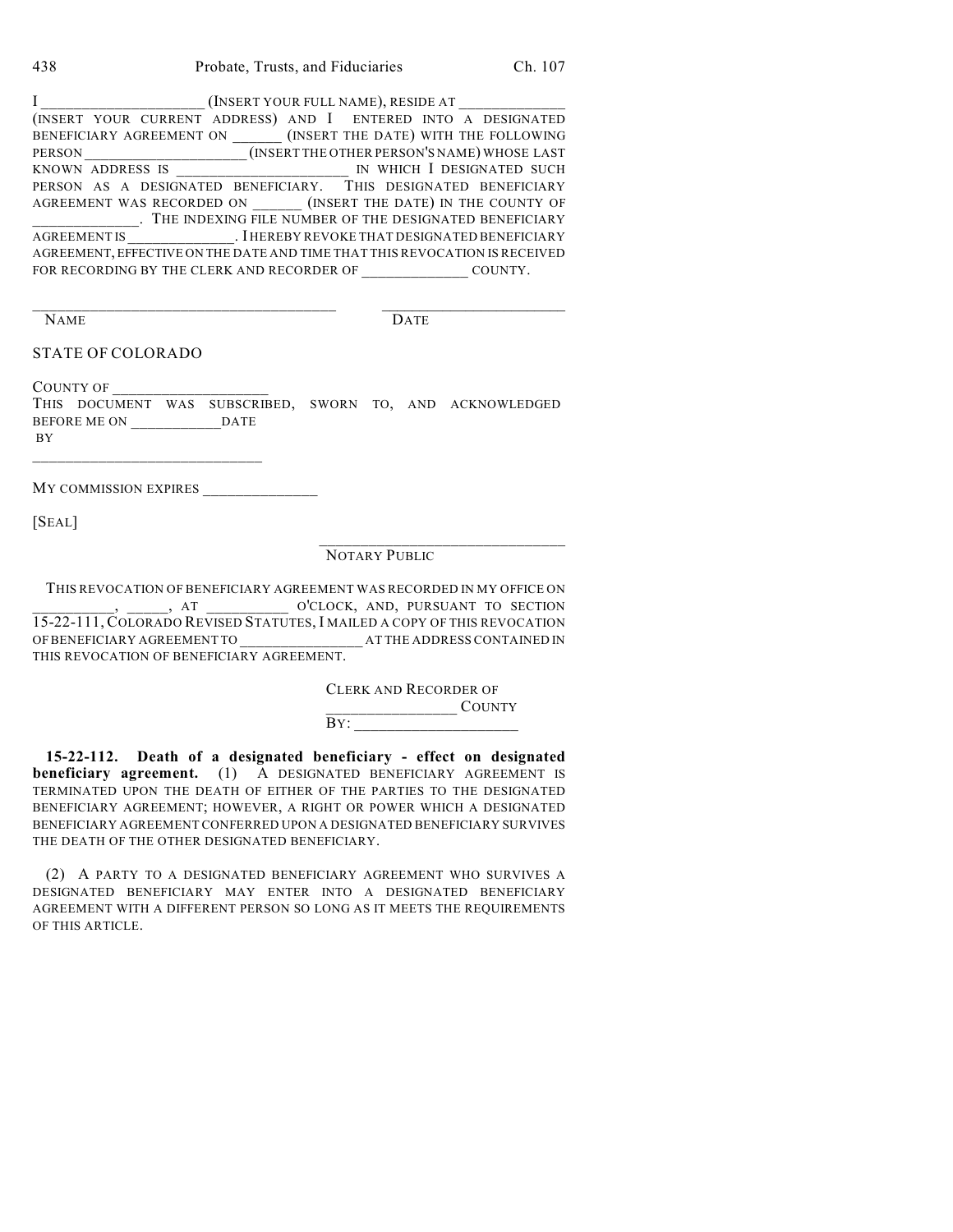**SECTION 2.** 8-41-501 (1), Colorado Revised Statutes, is amended to read:

**8-41-501. Persons presumed wholly dependent.** (1) For the purposes of articles 40 to 47 of this title, the following described persons shall be presumed to be wholly dependent (however, such presumption may be rebutted by competent evidence):

(a) Widow or widower, unless it is shown that she or he was voluntarily separated and living apart from the spouse at the time of the injury or death or was not dependent in whole or in part on the deceased for support;

(a.5) A PERSON WHO IS DESIGNATED IN A DESIGNATED BENEFICIARY AGREEMENT FOR PURPOSES OF RECEIVING WORKERS' COMPENSATION BENEFITS IN ACCORDANCE WITH THE PROVISIONS OF ARTICLE 22 OF TITLE 15, C.R.S., UNLESS IT IS SHOWN THAT THE DESIGNATED BENEFICIARY WAS VOLUNTARILY SEPARATED AND LIVING APART FROM THE OTHER DESIGNATED BENEFICIARY AT THE TIME OF THE INJURY OR DEATH OR WAS NOT DEPENDENT IN WHOLE OR IN PART ON THE DECEASED FOR SUPPORT;

(b) Minor children of the deceased under the age of eighteen years, including posthumous or legally adopted children;

(c) Minor children of the deceased who are eighteen years or over and under the age of twenty-one years if it is shown that:

(I) At the time of the decedent's death they were actually dependent upon the deceased for support; and

(II) Either at the time of the decedent's death or at the time they attained the age of eighteen years they were engaged in courses of study as full-time students at any accredited school. The period of presumed dependency of such persons shall continue until they attain the age of twenty-one years or until they cease to be engaged in courses of study as full-time students at an accredited school, whichever occurs first.

**SECTION 3.** 10-16-102 (14) and (26) (d), Colorado Revised Statutes, are amended to read:

**10-16-102. Definitions.** As used in this article, unless the context otherwise requires:

(14) "Dependent" means a spouse, an unmarried child under nineteen years of age, an unmarried child who is a full-time student under twenty-four years of age and who is financially dependent upon the parent, and an unmarried child of any age who is medically certified as disabled and dependent upon the parent. "DEPENDENT" SHALL INCLUDE A DESIGNATED BENEFICIARY, AS DEFINED IN SECTION 15-22-103 (1), C.R.S., IF AN EMPLOYER ELECTS TO COVER A DESIGNATED BENEFICIARY AS A DEPENDENT.

(26) "Late enrollee" means an eligible employee or dependent who requests enrollment in a group health benefit plan following the initial enrollment period for which such individual is entitled to enroll under the terms of the health benefit plan,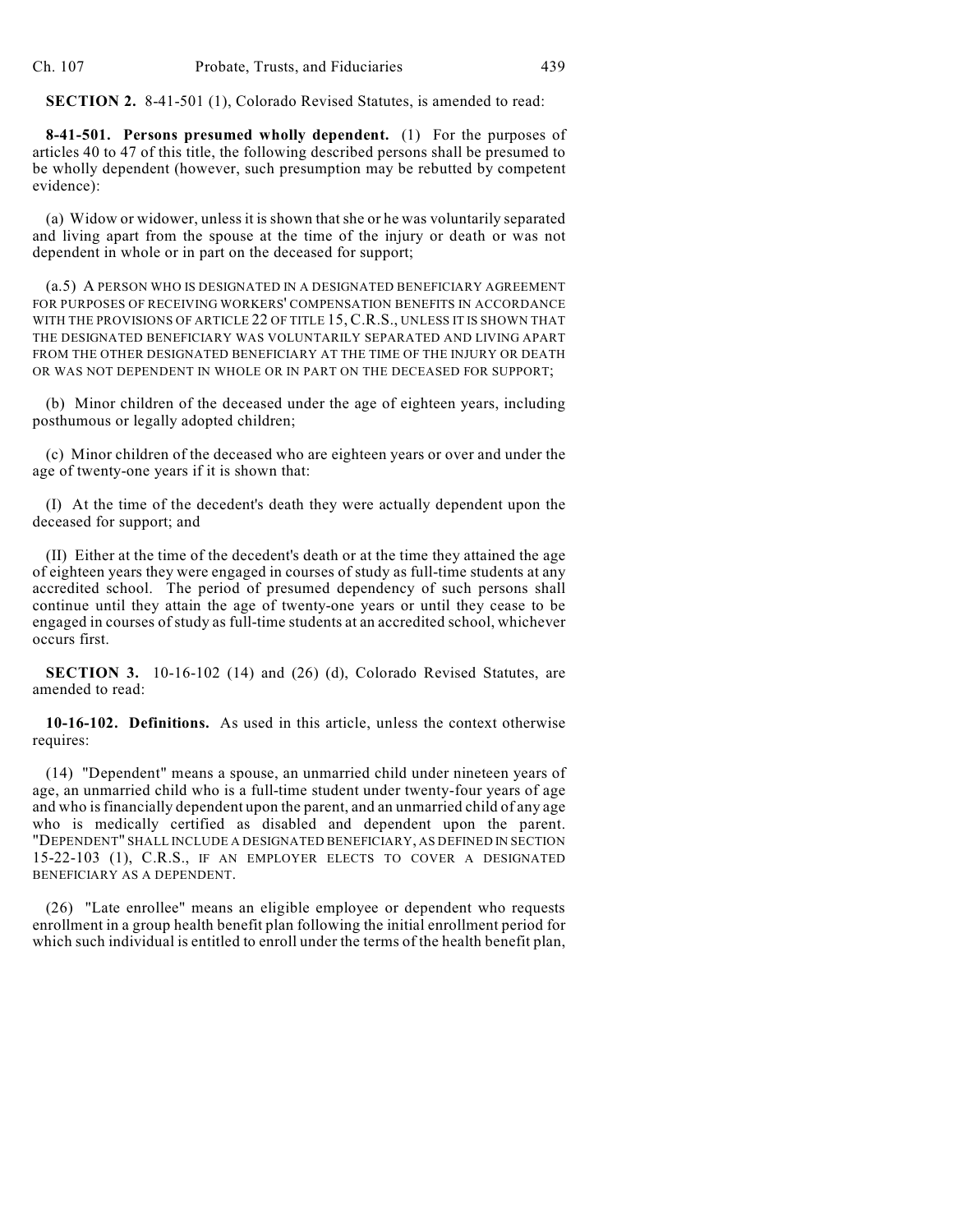if such initial enrollment period is a period of at least thirty days. An eligible employee or dependent shall not be considered a late enrollee if:

(d) (I) A person becomes a dependent of a covered person through marriage, birth, adoption, or placement for adoption and requests enrollment no later than thirty days after becoming such a dependent. In such case, coverage shall commence on the date the person becomes a dependent if a request for enrollment is received in a timely fashion before such date.

(II) A PERSON WHO BECOMES A DEPENDENT OF A COVERED PERSON THROUGH A DESIGNATED BENEFICIARY AGREEMENT PURSUANT TO ARTICLE 22 OF TITLE 15, C.R.S., REQUESTS ENROLLMENT NO LATER THAN THIRTY DAYS AFTER BECOMING SUCH A DEPENDENT, AND THE EMPLOYER OF THE COVERED PERSON ELECTS TO COVER DESIGNATED BENEFICIARIES AS DEPENDENTS. IN SUCH CASE, COVERAGE SHALL COMMENCE ON THE DATE THE PERSON BECOMES A DEPENDENT IF A REQUEST FOR ENROLLMENT IS RECEIVED IN A TIMELY FASHION BEFORE SAID DATE.

**SECTION 4.** 10-16-105 (7.2) (c), Colorado Revised Statutes, is amended to read:

**10-16-105. Small group sickness and accident insurance - guaranteed issue - mandated provisions for basic health benefit plans - rules - benefit design advisory committee - repeal.** (7.2) The commissioner shall promulgate rules to implement a basic health benefit plan and a standard health benefit plan to be offered by each small employer carrier as a condition of transacting business in this state. The commissioner shall survey small group carriers annually to determine the range of health benefit plans available. The commissioner shall implement a basic plan that approximates the lowest level of coverage offered in small group health benefit plans. A basic health benefit plan may be based on the latest medical evidence. The commissioner shall implement a standard plan that approximates the average level of coverage offered in small group health benefit plans. In determining levels of coverage, the commissioner shall consider factors such as coinsurance, copayments, deductibles, out-of-pocket maximums, and covered benefits. The commissioner shall amend the rules as necessary to implement the basic and standard health benefit plans. The rules shall be in conformity with article 4 of title 24, C.R.S., and shall incorporate the following standard health benefit plan design described in paragraph (a) of this subsection (7.2) and the various options for the basic health benefit plan design described in paragraph (b) of this subsection (7.2):

(c) Notwithstanding any provision of law to the contrary, a small employer carrier may offer and a small employer may accept or reject coverage for employees' domestic partners and their dependents OR FOR EMPLOYEES' DESIGNATED BENEFICIARIES AND THEIR DEPENDENTS under a standard or basic health benefit plan.

**SECTION 5.** 12-34-109 (a), Colorado Revised Statutes, is amended to read:

**12-34-109. Who may make anatomical gift of decedent's body or part.** (a) Subject to subsections (b) and (c) of this section and unless barred by section 12-34-107 or 12-34-108, an anatomical gift of a decedent's body or part for purpose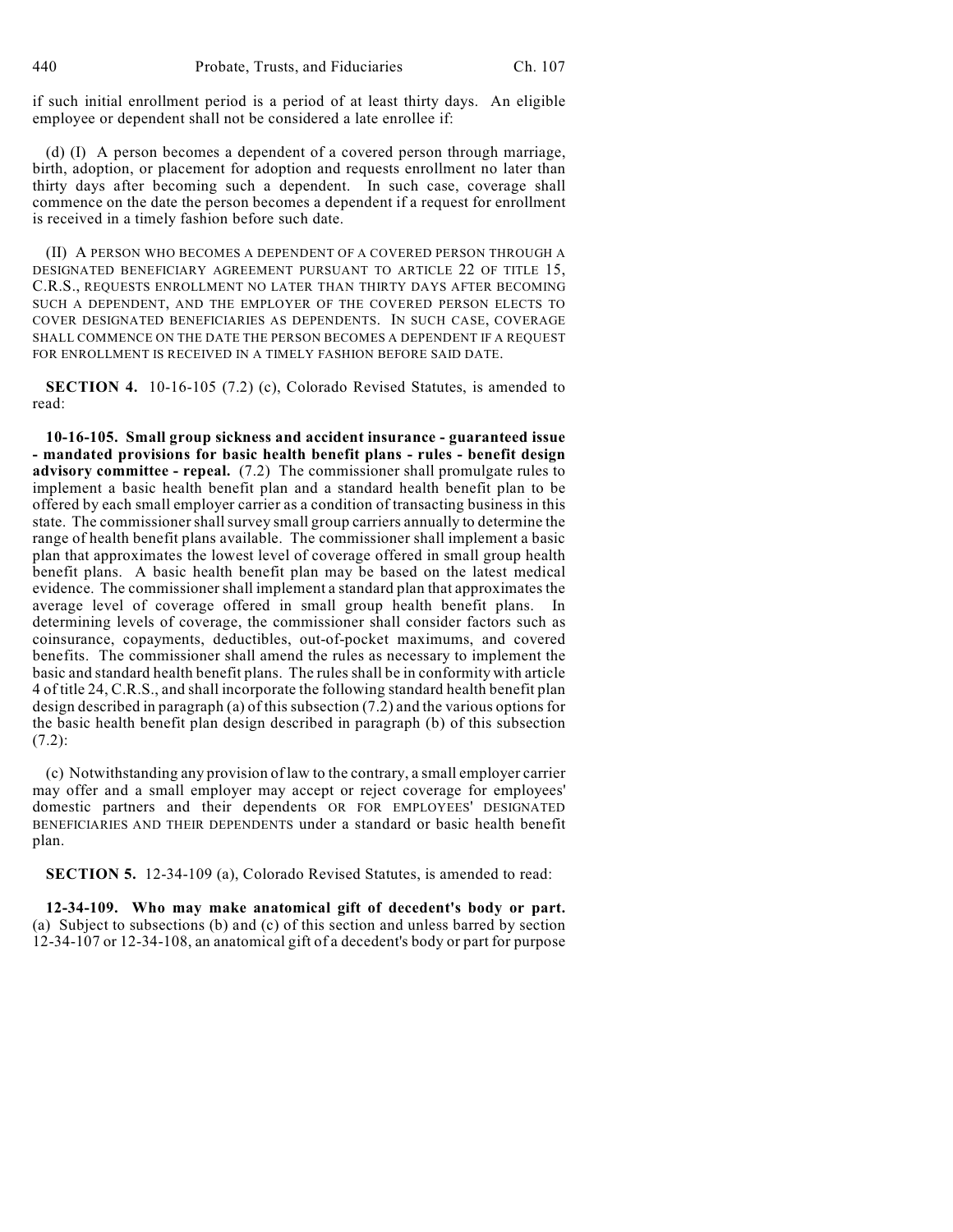of transplantation, therapy, research, or education may be made by any member of the following classes of persons who is reasonably available, in the order of priority listed:

(1) An agent of the decedent at the time of death who could have made an anatomical gift under section 12-34-104 (2) immediately before the decedent's death;

(2) The spouse of the decedent;

(2.5) A PERSON WHO IS DESIGNATED BY THE DECEDENT AS A DESIGNATED BENEFICIARY IN A DESIGNATED BENEFICIARY AGREEMENT PURSUANT TO ARTICLE 22 OF TITLE 15,C.R.S., WITH THE RIGHT TO BE AN AGENT TO MAKE, REVOKE, OR OBJECT TO ANATOMICAL GIFTS OF THE DECEDENT;

(3) Adult children of the decedent;

- (4) Parents of the decedent;
- (5) Adult siblings of the decedent;
- (6) Adult grandchildren of the decedent;
- (7) Grandparents of the decedent;
- (8) An adult who exhibited special care and concern for the decedent;

(9) The persons who were acting as the guardians of the person of the decedent at the time of death; and

(10) Any other person having the authority to dispose of the decedent's body.

**SECTION 6.** 13-21-201 (1), Colorado Revised Statutes, is amended to read:

**13-21-201. Damages for death.** (1) When any person dies from any injury resulting from or occasioned by the negligence, unskillfulness, or criminal intent of any officer, agent, servant, or employee while running, conducting, or managing any locomotive, car, or train of cars, or of any driver of any coach or other conveyance operated for the purpose of carrying either freight or passengers for hire while in charge of the same as a driver, and when any passenger dies from an injury resulting from or occasioned by any defect or insufficiency in any railroad or any part thereof, or in any locomotive or car, or other conveyance operated for the purpose of carrying either freight or passengers for hire, the corporation or individuals in whose employ any such officer, agent, servant, employee, master, pilot, engineer, or driver is at the time such injury is committed, or who owns any such railroad, locomotive, car, or other conveyance operated for the purpose of carrying either freight or passengers for hire at the time any such injury is received, and resulting from or occasioned by the defect or insufficiency above described shall forfeit and pay for every person and passenger so injured the sum of not exceeding ten thousand dollars and not less than three thousand dollars, which may be sued for and recovered: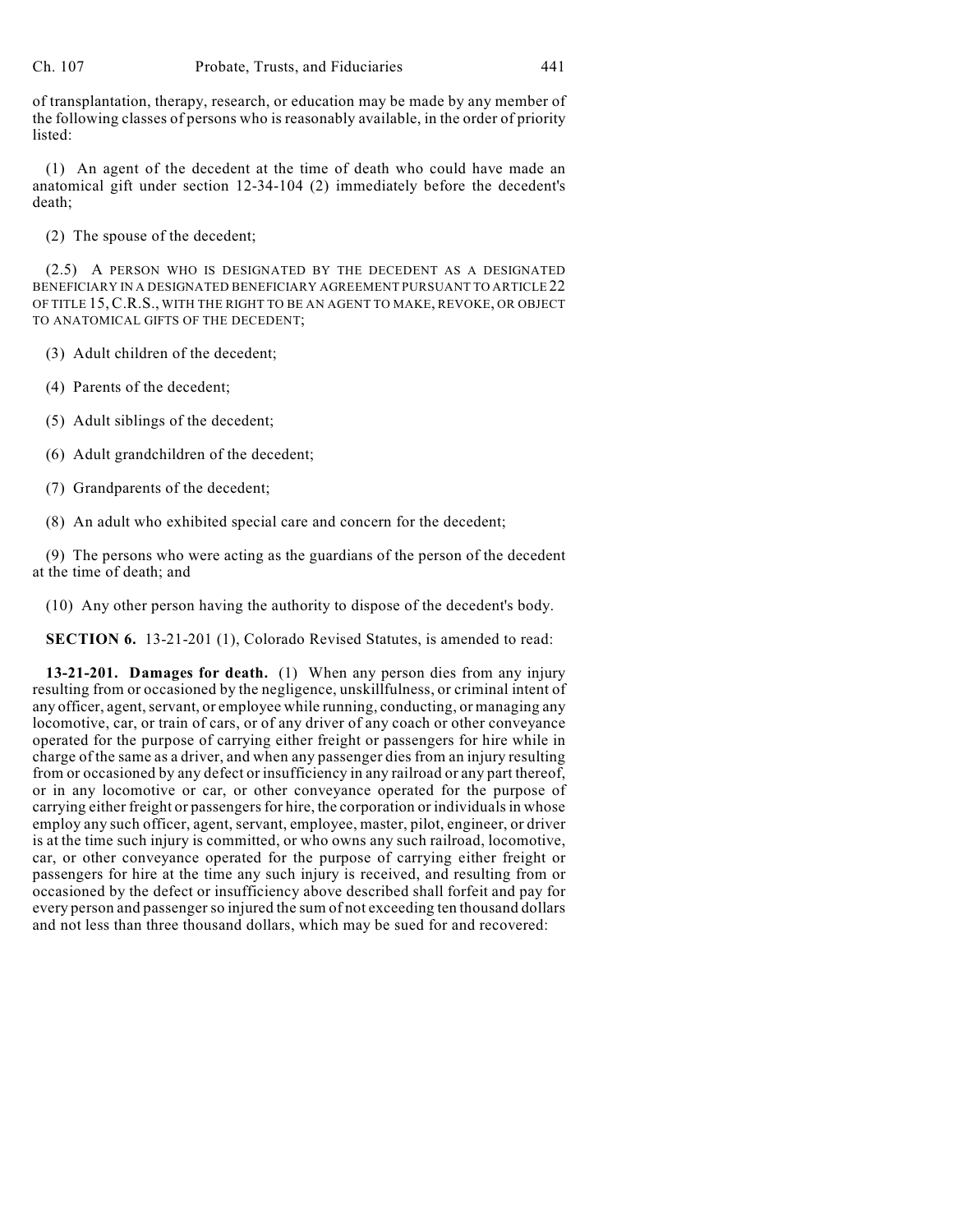(a) In the first year after such death:

(I) By the spouse of the deceased;

(II) Upon the written election of the spouse, by the spouse and the heir or heirs of the deceased;

(III) Upon the written election of the spouse, by the heir or heirs of the deceased; or

(IV) If there is no spouse, by the HEIR OR HEIRS OF THE DECEASED OR THE DESIGNATED BENEFICIARY, IF THERE IS ONE DESIGNATED PURSUANT TO ARTICLE 22 OF TITLE 15, C.R.S., WITH THE RIGHT TO BRING AN ACTION PURSUANT TO THIS SECTION, AND IF THERE IS NO DESIGNATED BENEFICIARY, BY THE heir or heirs of the deceased;

(b) (I) In the second year after such death:

(A) By the spouse of the deceased;

(B) By the heir or heirs of the deceased; or

(C) By the spouse and the heir or heirs of the deceased; OR

(D) BY THE DESIGNATED BENEFICIARY OF THE DECEASED, IF THERE IS ONE DESIGNATED PURSUANT TO ARTICLE 22 OF TITLE 15, C.R.S., WITH THE RIGHT TO BRING AN ACTION PURSUANT TO THIS SECTION, AND THE HEIR OR HEIRS OF THE DECEASED.

(II) However, if the heir or heirs of the deceased commence an action under the provisions of sub-subparagraph (B) of subparagraph (I) of this paragraph (b), the spouse OR THE DESIGNATED BENEFICIARY OF THE DECEASED, IF THERE IS ONE DESIGNATED PURSUANT TO ARTICLE 22 OF TITLE 15, C.R.S., WITH THE RIGHT TO BRING AN ACTION PURSUANT TO THIS SECTION, upon motion filed within ninety days after service of written notice of the commencement of the action upon him THE SPOUSE OR DESIGNATED BENEFICIARY, shall be allowed to join the action as a party plaintiff.

(c) (I) If the deceased is an unmarried minor without descendants or an unmarried adult without descendants AND WITHOUT A DESIGNATED BENEFICIARY PURSUANT TO ARTICLE 22 OF TITLE 15, C.R.S., by the father or mother who may join in the suit. Except as provided in subparagraphs (II) and (III) of this paragraph (c), the father and mother shall have an equal interest in the judgment, or if either of them is dead, then the surviving parent shall have an exclusive interest in the judgment.

(II) For cases in which the father and mother are divorced, separated, or living apart, a motion may be filed by either the father or the mother prior to trial requesting the court to apportion fairly any judgment awarded in the case. Where such a motion is filed, the court shall conduct a post-judgment hearing at which the father and the mother shall have the opportunity to be heard and to produce evidence regarding each parent's relationship with the deceased child.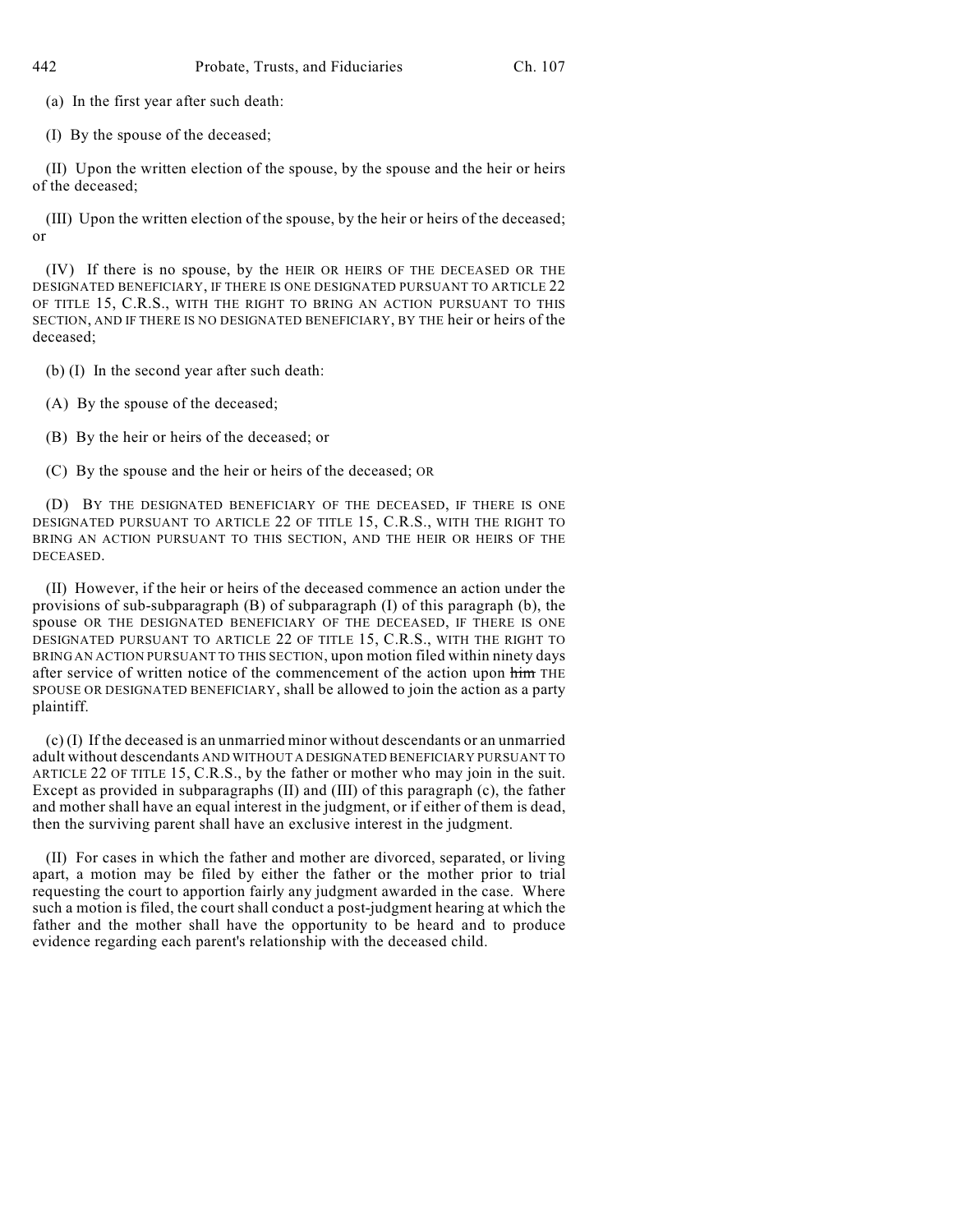(III) On conclusion of the post-judgment hearing conducted pursuant to subparagraph (II) of this paragraph (c), the court shall fairly determine the percentage of the judgment to be awarded to each parent. In making such a determination, the court shall consider each parent's relationship with the deceased, including custody, control, support, parental responsibility, and any other factors the court deems pertinent. The court's determination of the percentage of the judgment awarded to each parent shall not be disturbed absent an abuse of discretion.

(d) For purposes of this section, "father or mother" means a natural parent of the deceased or a parent of the deceased by adoption. "Father or mother" does not include a person whose parental rights concerning the deceased were terminated pursuant to the provisions of title 19, C.R.S.

**SECTION 7.** 15-11-103, Colorado Revised Statutes, is amended to read:

**15-11-103. Share of heirs other than surviving spouse.** Any part of the intestate estate not passing to the decedent's surviving spouse under section 15-11-102, or the entire intestate estate if there is no surviving spouse, passes in the following order to the individuals designated who survive the decedent:

(1) TO A DESIGNATED BENEFICIARY WHO WAS DESIGNATED BY THE DECEDENT TO BE HIS OR HER DESIGNATED BENEFICIARY FOR PURPOSES OF INTESTATE SUCCESSION PURSUANT TO A DESIGNATED BENEFICIARY AGREEMENT THAT HAS BEEN EXECUTED AND RECORDED WITH A COUNTY CLERK AND RECORDER AS PROVIDED IN ARTICLE 22 OF THIS TITLE; EXCEPT THAT, IF THE DECEDENT HAS SURVIVING CHILDREN, THEN THE DESIGNATED BENEFICIARY SHALL RECEIVE ONE-HALF OF THE INTESTATE ESTATE AND THE SURVIVING CHILDREN SHALL RECEIVE ONE-HALF OF THE INTESTATE ESTATE;

 $(1)$  (2) To the decedent's descendants per capita at each generation;

 $(2)$  (3) If there is no surviving descendant, to the decedent's parents equally if both survive, or to the decedent's surviving parent;

 $(3)$  (4) If there is no surviving descendant or surviving parent, to the surviving descendants of the decedent's parents or either of them per capita at each generation;

 $(4)$  (5) If there is no surviving descendant, surviving parent, or surviving descendant of a parent, to the decedent's surviving grandparents, or any of them, in equal shares;

 $(5)(6)$  If there is no surviving descendant, surviving parent, surviving descendant of a parent, or surviving grandparent, to the surviving descendants of the decedent's grandparents per capita at each generation;

 $(6)$  (7) If there is no surviving heir under subsections (1) to  $(5)$  (6) of this section, and if a birth child or birth children file a claim for inheritance with the court having probate jurisdiction for the decedent's estate within ninety days of decedent's death, to the decedent's surviving birth child or children per capita at each generation. For purposes of this subsection  $(6)$  (7), the term "birth child" means a child who was born to, but adopted away from, his or her natural parent.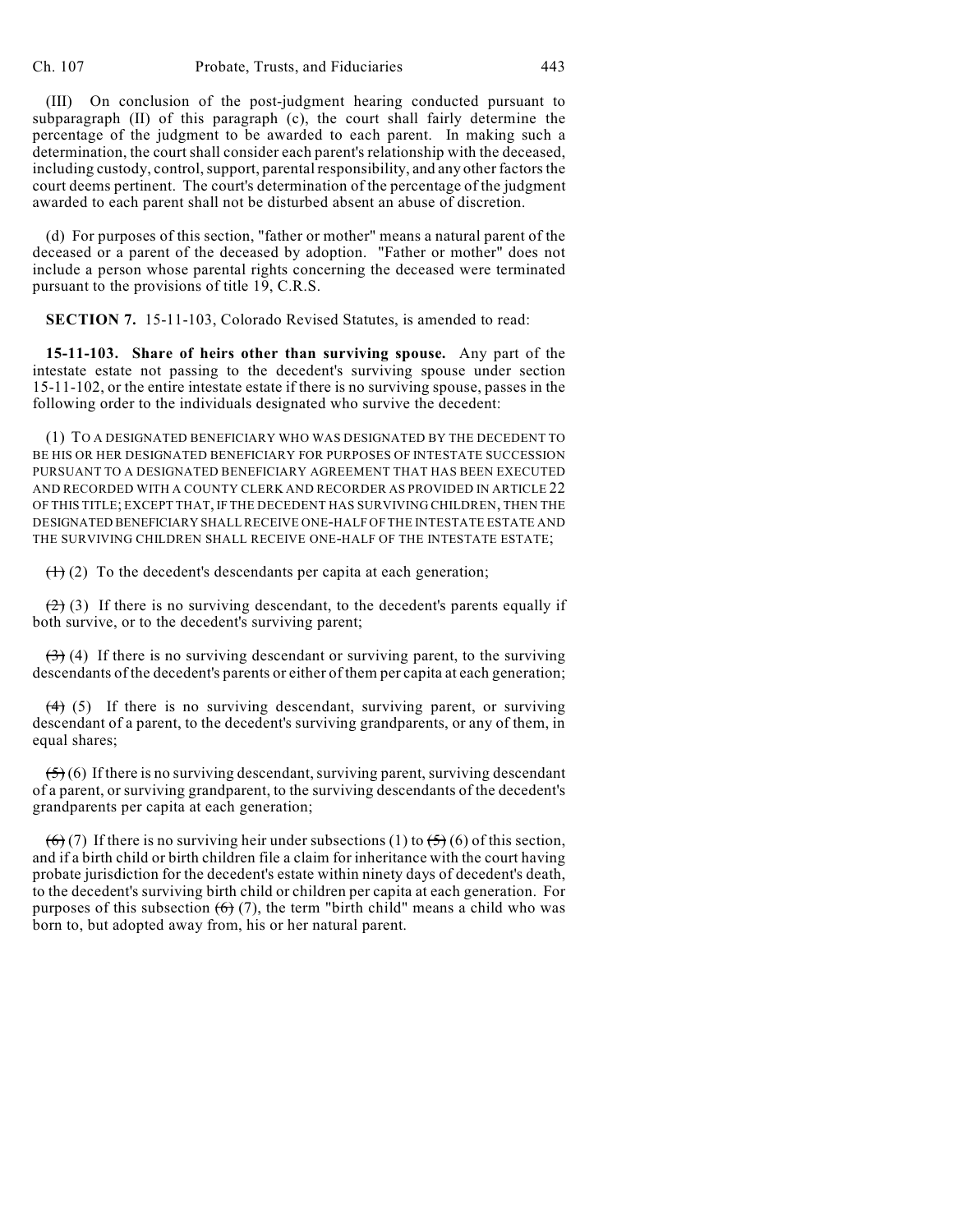$(7)$  (8) If there is no surviving heir or birth child under subsections (1) to  $(6)$  (7) of this section, and if a birth parent or birth parents file a claim for inheritance with the court having probate jurisdiction for the decedent's estate within ninety days of decedent's death, to the decedent's birth parents equally if both survive, or to the surviving birth parent. For purposes of this subsection  $(7)$  (8), the term "birth parent" means the natural parent of a child who was born to, but adopted away from, the natural parent.

**SECTION 8.** 15-11-106 (2) and (3), Colorado Revised Statutes, are amended to read:

**15-11-106. Per capita at each generation.** (2) **Decedent's descendants.** If, under section 15-11-103  $(+)$  (2), a decedent's intestate estate or a part thereof passes "per capita at each generation" to the decedent's descendants, the estate or part thereof is divided into as many equal shares as there are (i) surviving descendants in the generation nearest to the decedent which contains one or more surviving descendants and (ii) deceased descendants in the same generation who left surviving descendants, if any. Each surviving descendant in the nearest generation is allocated one share. The remaining shares, if any, are combined and then divided in the same manner among the surviving descendants of the deceased descendants as if the surviving descendants who are allocated a share and their surviving descendants had predeceased the decedent.

(3) **Descendants of parents or grandparents.** If, under section  $15{\text -}11{\text -}103$   $\leftrightarrow$ (4) or  $(5)$  (6), a decedent's intestate estate or a part thereof passes "per capita at each generation" to the descendants of the decedent's deceased parents or either of them, or to the descendants of the decedent's deceased grandparents or any of them, the estate or part thereof is divided into as many equal shares as there are (i) surviving descendants in the generation nearest to the deceased parents or either of them, or the deceased grandparents or any of them, that contains one or more surviving descendants and (ii) deceased descendants in the same generation who left surviving descendants, if any. Each surviving descendant in the nearest generation is allocated one share. The remaining shares, if any, are combined and then divided in the same manner among the surviving descendants of the deceased descendants as if the surviving descendants who were allocated a share and their surviving descendants had predeceased the decedent.

**SECTION 9.** 15-11-114 (2), Colorado Revised Statutes, is amended to read:

**15-11-114. Parent and child relationship.** (2) For purposes of intestate succession by, through, or from a person, an adopted individual is the child of his or her adopting parent or parents and not of his or her birth parents, except for inheritance rights as specified in section 15-11-103  $(6)$  and (7) AND (8), but the adoption of a child by the spouse of either birth parent has no effect on the relationship between the child and the birth parent whose spouse has adopted the child.

**SECTION 10.** 15-12-203 (1), Colorado Revised Statutes, is amended to read:

**15-12-203. Priority among persons seeking appointment as personal representative.** (1) Whether the proceedings are formal or informal, persons who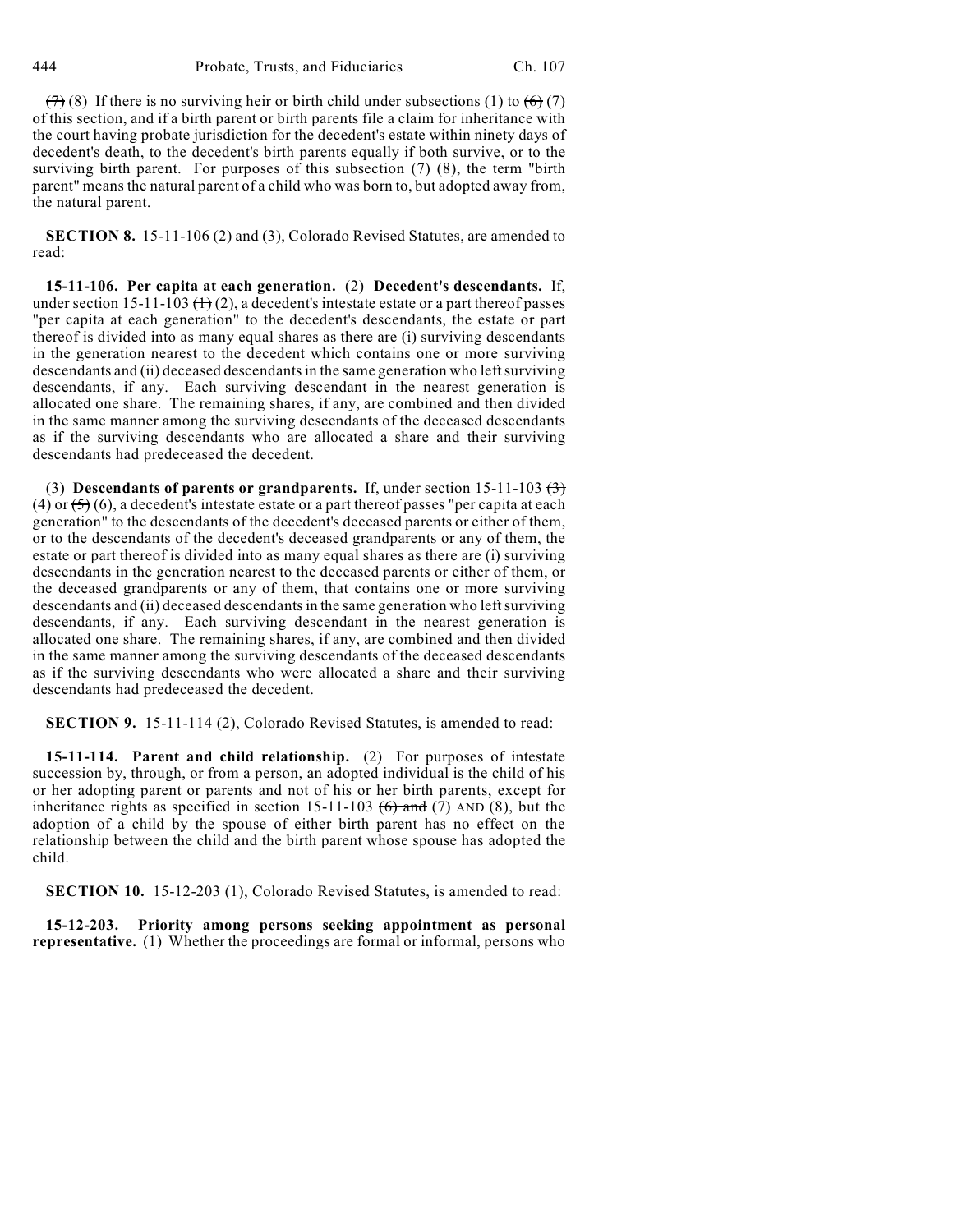are not disqualified have priority for appointment in the following order:

(a) The person with priority as determined by a probated will including a person nominated by a power conferred in a will;

(b) The surviving spouse of the decedent who is a devisee of the decedent;

(b.5) A PERSON NOMINATED TO BE A PERSONAL REPRESENTATIVE BY A POWER CONFERRED IN A DESIGNATED BENEFICIARY AGREEMENT;

(c) Other devisees of the decedent;

(d) The surviving spouse of the decedent;

(e) Other heirs of the decedent;

(f) Forty-five days after the death of the decedent, any creditor.

**SECTION 11.** 15-14-310 (1), Colorado Revised Statutes, is amended to read:

**15-14-310. Who may be guardian - priorities - prohibition of dual roles.** (1) Subject to subsection (4) of this section, the court in appointing a guardian shall consider persons otherwise qualified in the following order of priority:

(a) A guardian, other than a temporary or emergency guardian, currently acting for the respondent in this state or elsewhere;

(b) A person nominated as guardian by the respondent, including the respondent's specific nomination of a guardian made in a durable power of attorney OR IN A DESIGNATED BENEFICIARY AGREEMENT MADE PURSUANT TO ARTICLE 22 OF THIS TITLE;

(c) An agent appointed by the respondent under a medical durable power of attorney pursuant to section 15-14-506;

(d) An agent appointed by the respondent under a general durable power of attorney;

(e) The spouse of the respondent or a person nominated by will or other signed writing of a deceased spouse;

(f) An adult child of the respondent;

(g) A parent of the respondent or an individual nominated by will or other signed writing of a deceased parent; and

(h) An adult with whom the respondent has resided for more than six months immediately before the filing of the petition.

**SECTION 12.** 15-14-413 (1), Colorado Revised Statutes, is amended to read: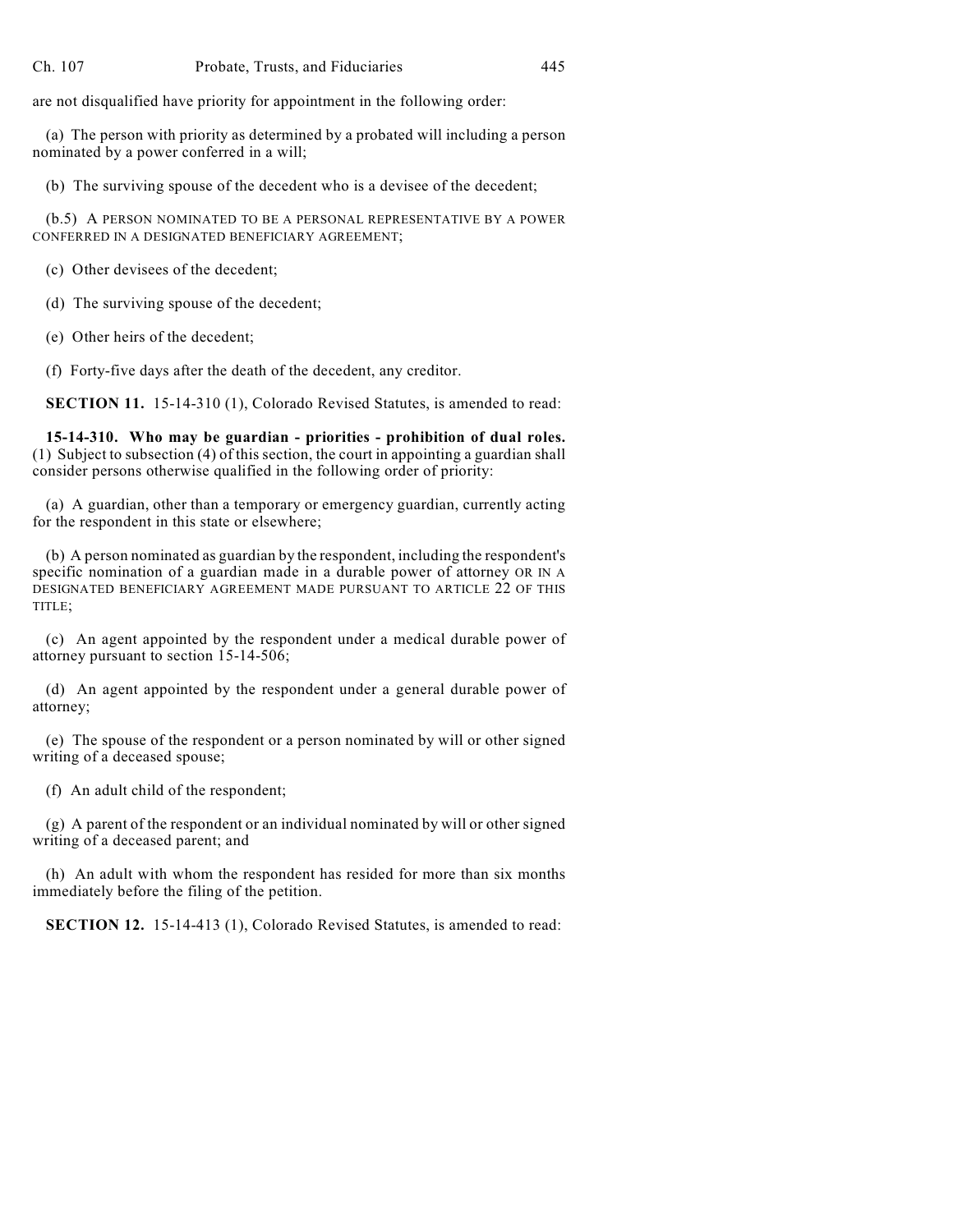**15-14-413. Who may be conservator - priorities - prohibition of dual roles.** (1) Except as otherwise provided in subsection (4) of this section, the court, in appointing a conservator, shall consider persons otherwise qualified in the following order of priority:

(a) A conservator, guardian of the estate, or other like fiduciary appointed or recognized by an appropriate court of any other jurisdiction in which the protected person resides;

(b) A person nominated as conservator by the respondent, including the respondent's specific nomination of a conservator made in a durable power of attorney OR IN A DESIGNATED BENEFICIARY AGREEMENT PURSUANT TO ARTICLE 22 OF THIS TITLE, if the respondent has attained twelve years of age;

(c) An agent appointed by the respondent to manage the respondent's property under a durable power of attorney;

- (d) The spouse of the respondent;
- (e) An adult child of the respondent;
- (f) A parent of the respondent; and

(g) An adult with whom the respondent has resided for more than six months immediately before the filing of the petition.

**SECTION 13.** 15-18.5-103 (1), Colorado Revised Statutes, is amended to read:

**15-18.5-103. Proxy decision-makers for medical treatment authorized.** (1) A health care provider or health care facility may rely, in good faith, upon the medical treatment decision of a proxy decision-maker selected in accordance with subsection (4) of this section if an adult patient's attending physician determines that such patient lacks the decisional capacity to provide informed consent to or refusal of medical treatment and no guardian with medical decision-making authority, agent appointed in a medical durable power of attorney, PERSON DESIGNATED AS A DESIGNATED BENEFICIARY WITH THE RIGHT TO ACT AS A PROXY DECISION-MAKER PURSUANT TO ARTICLE 22 OF THIS TITLE, or other known person has the legal authority to provide such consent or refusal on the patient's behalf.

**SECTION 14.** 15-18.5-104 (1), Colorado Revised Statutes, is amended to read:

**15-18.5-104. Surrogate decision-makers for health care benefits.** (1) A proxy decision-maker for medical treatment selected in accordance with section 15-18.5-103 OR A PERSON DESIGNATED AS A DESIGNATED BENEFICIARY WITH THE RIGHT TO ACT AS A SURROGATE DECISION-MAKER PURSUANT TO ARTICLE 22 OF THIS TITLE shall have authority to make health care benefit decisions on behalf of an adult patient and may be known additionally as a surrogate decision-maker for health care benefits.

**SECTION 15.** 15-19-103 (3) and (4), Colorado Revised Statutes, are amended to read: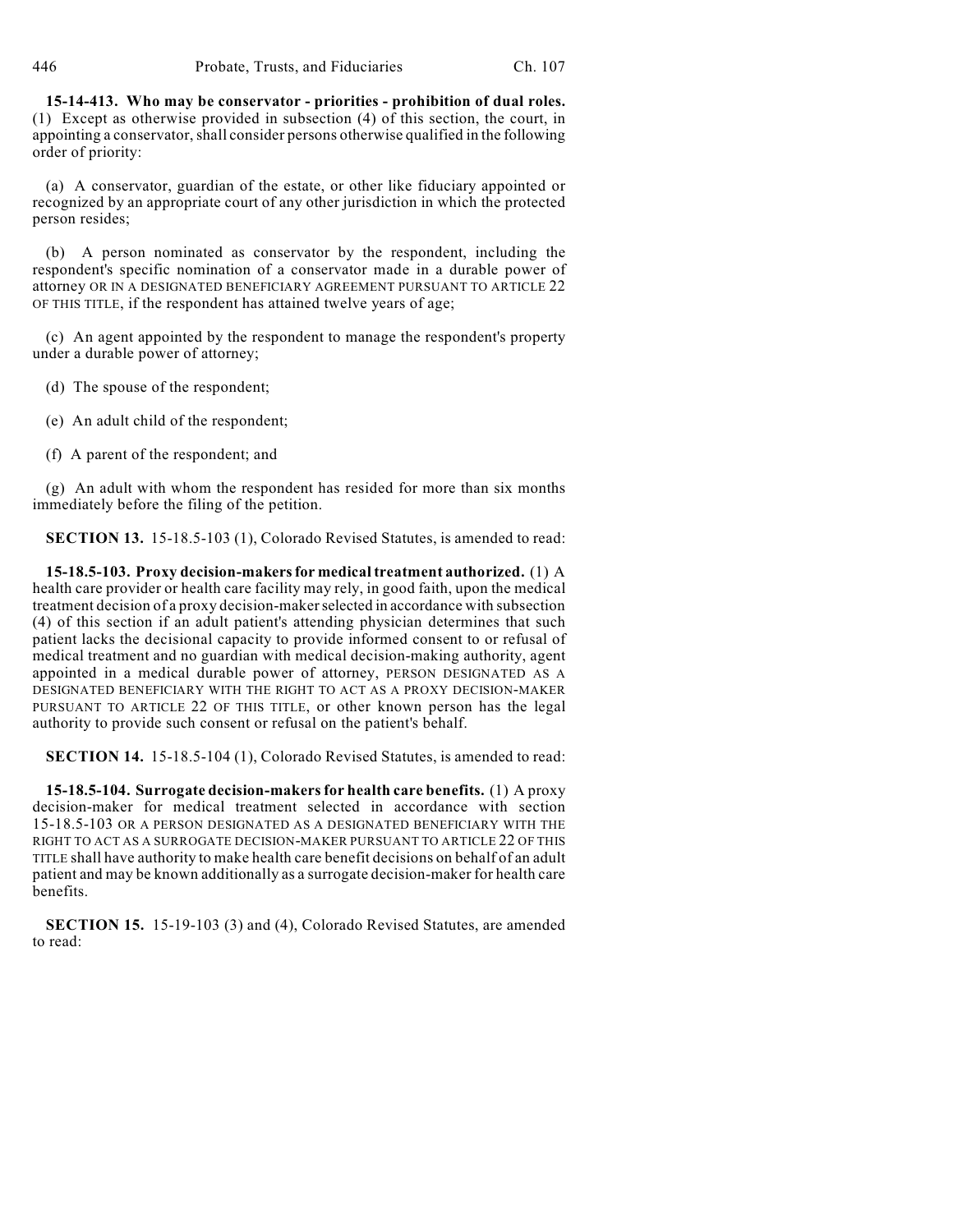**15-19-103. Definitions.** As used in this article, unless the context otherwise requires:

(3) "Declaration" means a written instrument directing the lawful disposition of the declarant's last remains and the ceremonies planned after a declarant's death, in accordance with this article. A declaration may be made within a will; prepaid funeral, burial, or cremation contract; durable or medical power of attorney; A DESIGNATED BENEFICIARY AGREEMENT AS DESCRIBED IN ARTICLE 22 OF THIS TITLE; or any other written document, including, but not limited to, a document governing the disposition of last remains under part 7 of article 11 of this title.

(4) "Interested person" means the deceased's spouse, parent, DESIGNATED BENEFICIARY, adult child, sibling, grandchild, and other person designated in a declaration.

**SECTION 16.** 15-19-106 (1), Colorado Revised Statutes, is amended to read:

**15-19-106. Right to dispose of remains.** (1) Subject to section 15-19-105 (2), the right to control disposition of the last remains or ceremonial arrangements of a decedent vests in and devolves upon the following persons, at the time of the decedent's death, in the following order:

(a) The decedent if acting through a declaration pursuant to section 15-19-104;

(b) (I) Either the appointed personal representative or special administrator of the decedent's estate if such person has been appointed; or

(II) The nominee for appointment as personal representative under the decedent's will if a personal representative or special administrator has not been appointed;

(c) The surviving spouse of the decedent, if not legally separated from the decedent;

(c.5) A DESIGNATED BENEFICIARY WHO WAS DESIGNATED IN A DESIGNATED BENEFICIARY AGREEMENT PURSUANT TO ARTICLE 22 OF THIS TITLE AS HAVING THE RIGHT TO DIRECT THE DISPOSITION OF THE DECEDENT'S LAST REMAINS;

(d) A majority of the surviving adult children of the decedent;

(e) A majority of the surviving parents or legal guardians of the decedent, who shall act in writing;

(f) A majority of the surviving adult siblings of the decedent;

(g) (Deleted by amendment, L. 2006, p. 900,  $\S$  5, effective August 7, 2006.)

(h) Any person who is willing to assume legal and financial responsibility for the final disposition of the decedent's last remains.

**SECTION 17.** 30-10-406, Colorado Revised Statutes, is amended BY THE ADDITION OF A NEW SUBSECTION to read: